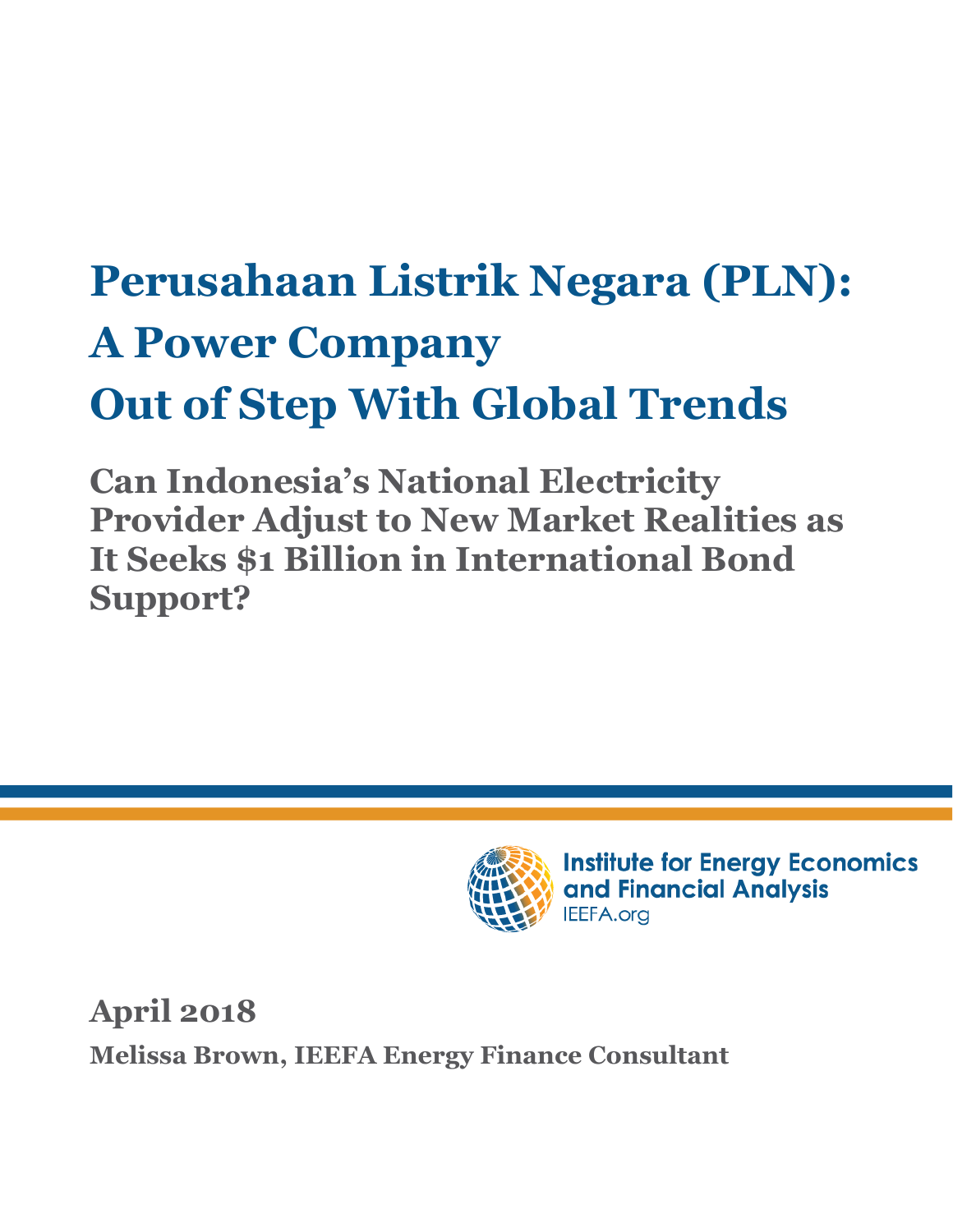## **Table of Contents**

| Introduction & Background: A Power Company out of Step With Global Trends  4 |
|------------------------------------------------------------------------------|
|                                                                              |
|                                                                              |
| Can PLN Lower the Risk of Its Capex Program and Manage Major Technology and  |
| Does PLN Recognize That Long-Term Investors Place a Value on Environmental   |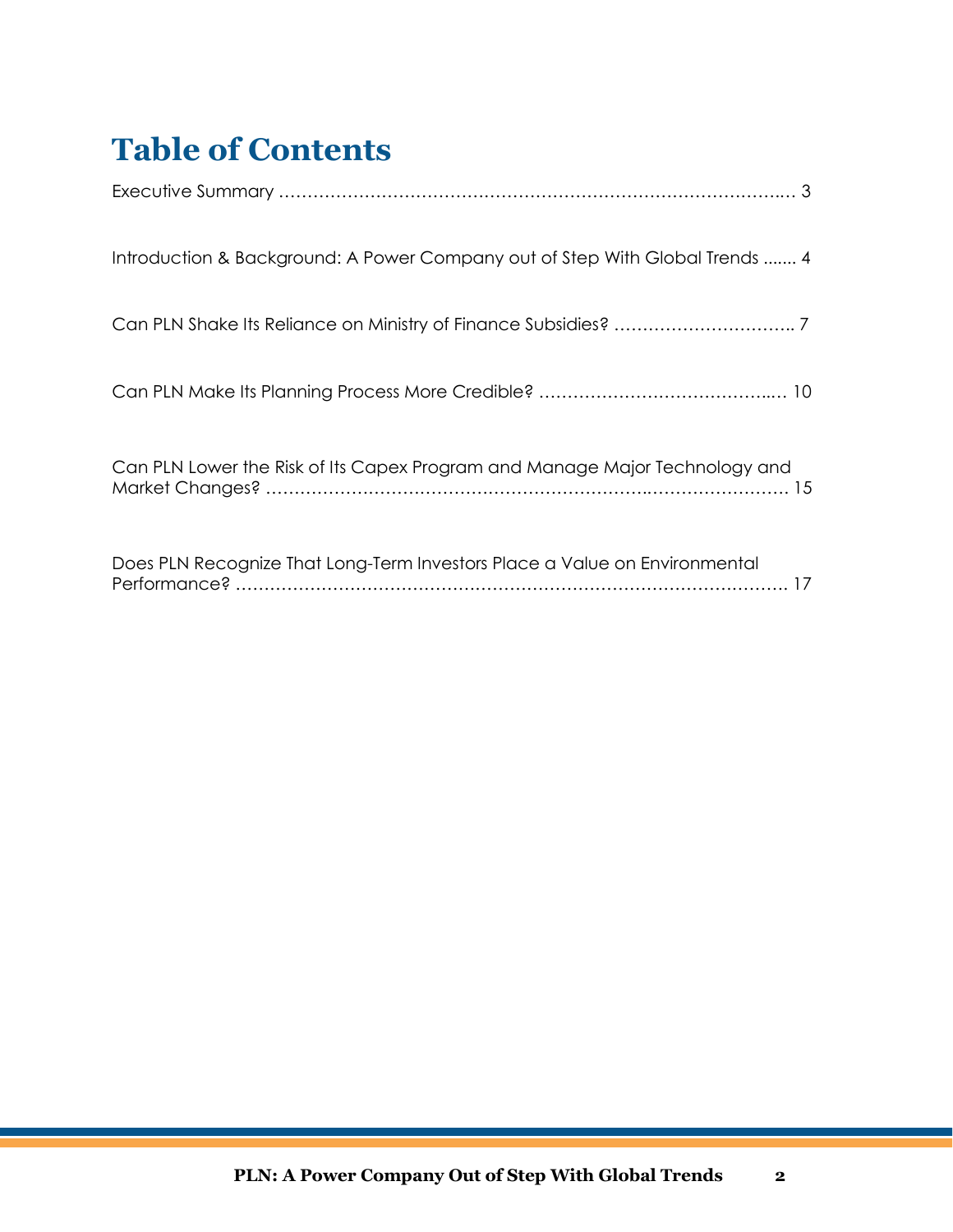### **Executive Summary**

Indonesia's monopoly coal-dependent state-owned power company, Perusahaan Listrik Negara (PLN), is sinking under the weight of a flawed planning process that lacks crucial insight into the clean energy trends reshaping global power.

In years past, international capital markets might have overlooked the company's coal dependency and its shaky finances. But not anymore, and that spells trouble for PLN, which is planning to seek more than \$1 billion from a bond sale this quarter to fund its growth plans. Increasingly, global bond investors understand the risks associated with coal lock-in for high-growth countries like Indonesia.

To make its issuance a success, PLN will need to answer a number of crucial questions:

**Can PLN reduce it reliance on Ministry of Finance subsidies?** PLN's coal-intensive growth plan exposes it to long-term financial risks that can be solved only by higher tariffs or long-term, and large, subsidies from the Indonesian government. PLN's current tariffs fail to cover its costs, which has led to operating losses averaging US\$2.1 billion annually over the past four years—a shortfall that the Ministry of Finance (MoI) has covered. PLN's tariffs are frozen for 2018 and 2019 and payments to independent power producers (IPPs) are set to rise, meaning the utility stands to be an even bigger drain on Indonesia's treasury over the medium term. While Indonesia's sovereign credit profile has improved recently, PLN's debt service metrics compare unfavorably to other Asian issuers. We see more risk, not less, ahead.

**Can PLN adopt a more credible planning process?** PLN's planning process is in disarray. The 2018 RUPTL, which dictates PLN's capital spending and operations is a black box with multi-year forecasts that are disconnected from actual outcomes and relevant regional and global trends. The RUPTL has front-loaded cuts in new capacity needs, necessitated by an over-optimistic plan. These revisions appear to be haphazard, suggesting that PLN's planning horizon may not be much longer than 12 to 24 months a timeframe that is a bad fit for power system planning. Power sales forecasts have been cut in each of the past three years, with the forecast 2026 level now 31.6% lower than the earlier prediction. Nevertheless, underlying growth forecasts continue to have an upside bias. In addition, the forecast generation mix is at odds with global market trends, which reflect dramatic changes thanks to new industrial-scale renewable solutions. If PLN hopes to be in good standing with global bond investors, it will need to find a way to address flaws in its high-cost IPP-dependent planning process, which sees a bigger future for diesel-fired capacity than for cost-effective utility-scale solar.

**How can PLN lower the risk of its capex program and manage major technology and market changes?** PLN would benefit from a crash course on the type of dynamic scenario analysis that experts use to analyze the type of risks that come with overreliance on legacy coal technologies and weak planning disciplines. North Asian bankers and equipment suppliers will not do this work for PLN because it's not in their interest. By contrast, consultants like McKinsey and leading bond rating firms like Standard & Poor's have a wealth of research that highlights the importance of greater technology flexibility and modular grid management strategies that would put PLN in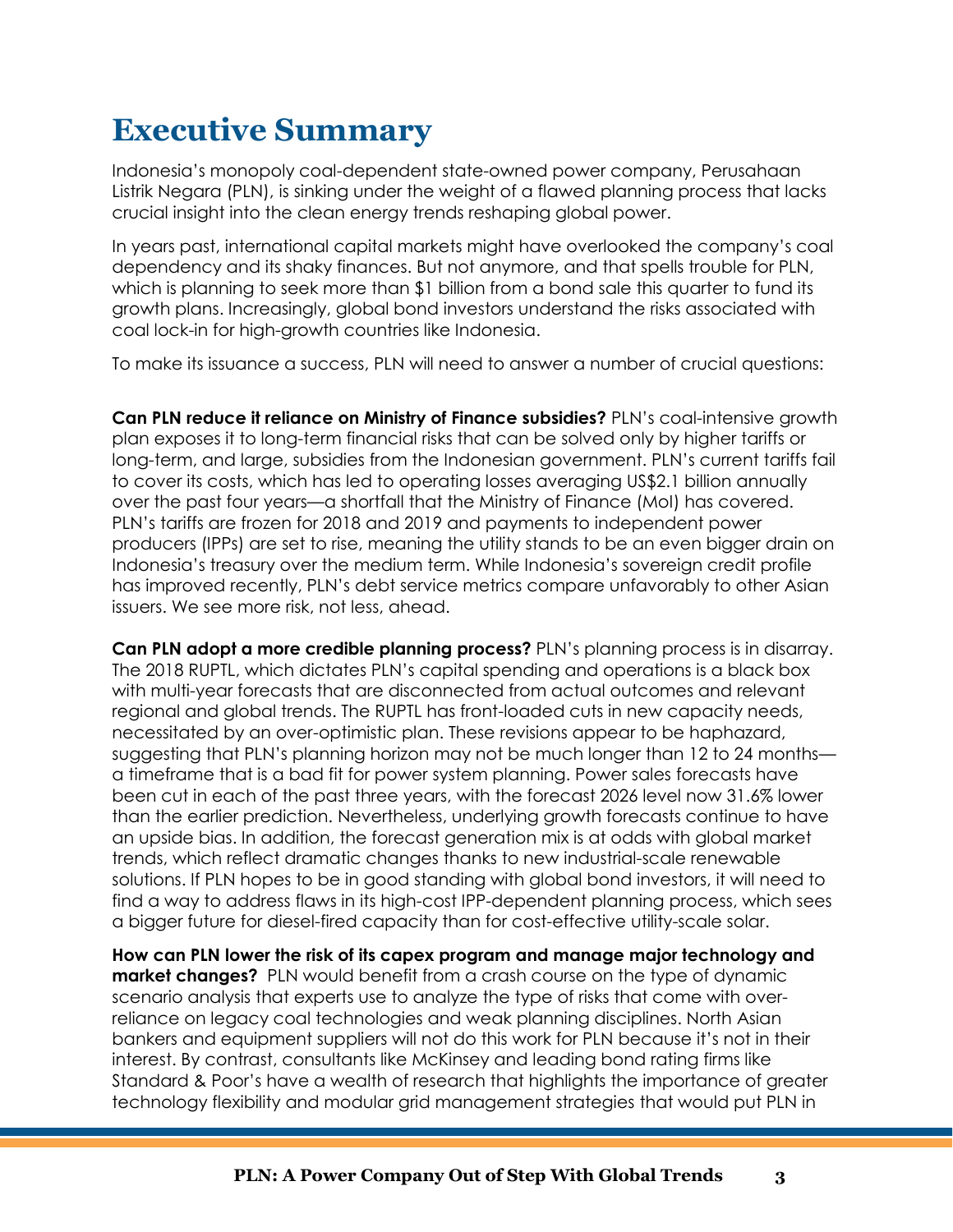better control of its economic destiny. As S&P notes, "if the forces of change…are here to stay, then it makes sense to make smaller capital bets to plan for a more dynamic future." Otherwise, it's the Indonesian public that will be left to pay for PLN's large and growing IPP obligations in the face of a rapidly changing market, one that is dramatically re-pricing power assets, resources, and grid services.

**Does PLN recognize that long-term investors place a value on environmental performance?** The Government of Indonesia (GoI) scored a victory in the alobal bond markets in February with an attractively priced five-year US\$1.25 billion green sukuk, which will fund projects in a range of green" areas including renewables, energy efficiency, climate change adaptation, sustainable transport, and green buildings. Capital markets now favor these trends, as opposed to fossil-fuel-heavy development plans like PLN's. The utility may say it aims to "suppress future CO2 emissions," but that stated intention stands in stark contrast to the realities in the Ministry of Energy and Mineral Resources' 2018 Electricity Supply Business Plan (RUPTL). That plan rests on a 26.8-GW increase of installed coal-fired capacity. Assuming PLN moves ahead with a conventional global bond offering with unrestricted use of proceeds, most influential global investors will be expecting disclosure to clarify PLN's climate risk profile, a proposition that would lay bare unacceptable risks.

### **Introduction and Background: A Power Company Out of Step with Global Trends**

Perusahaan Listrik Negara (PLN), Indonesia's state-owned, vertically integrated utility company, is struggling with cost under-recovery issues, regulatory risk, and flawed development plans loaded with potential stranded assets. These problems are so severe that even the strong support of the government's Ministry of Finance may not be enough to prevent a credit meltdown.

All of these problems were highlighted in a recent S&P investor call. The pluses: healthy demand growth by Asian standards and improved sovereign fiscal capacity, both of which are required to help PLN plug holes in a balance sheet that is still well below the standards of its Asian peers. The minuses: "stagnant" tariffs and regulatory risk as conflicting policy initiatives threaten PLN's financial health. PLN's leverage, measured by debt to EBITDA, is forecast to rise sharply to an unhealthy 5.5 times. This is expected to happen just as Indonesia's "ad hoc" tariff regime struggles to cope with new capacity delivered via high cost IPPs with long-term power purchase agreements (PPAs) that will lock in rising costs. In theory, some of this risk can be managed, but only if the government increases its financial support for PLN at a time when its policy goal is to wean PLN off poorly-targeted tariff subsidies.

These issues have taken on added urgency because of the company's (see Table 1 below for a corporate overview) need to tap into the international finance market to fund its new generation capacity needs. Where previously the Ministry of Finance has tried to fund these efforts, it lacks the domestic debt capacity to continue doing so. This point was underscored by the International Monetary Fund (IMF) following recent talks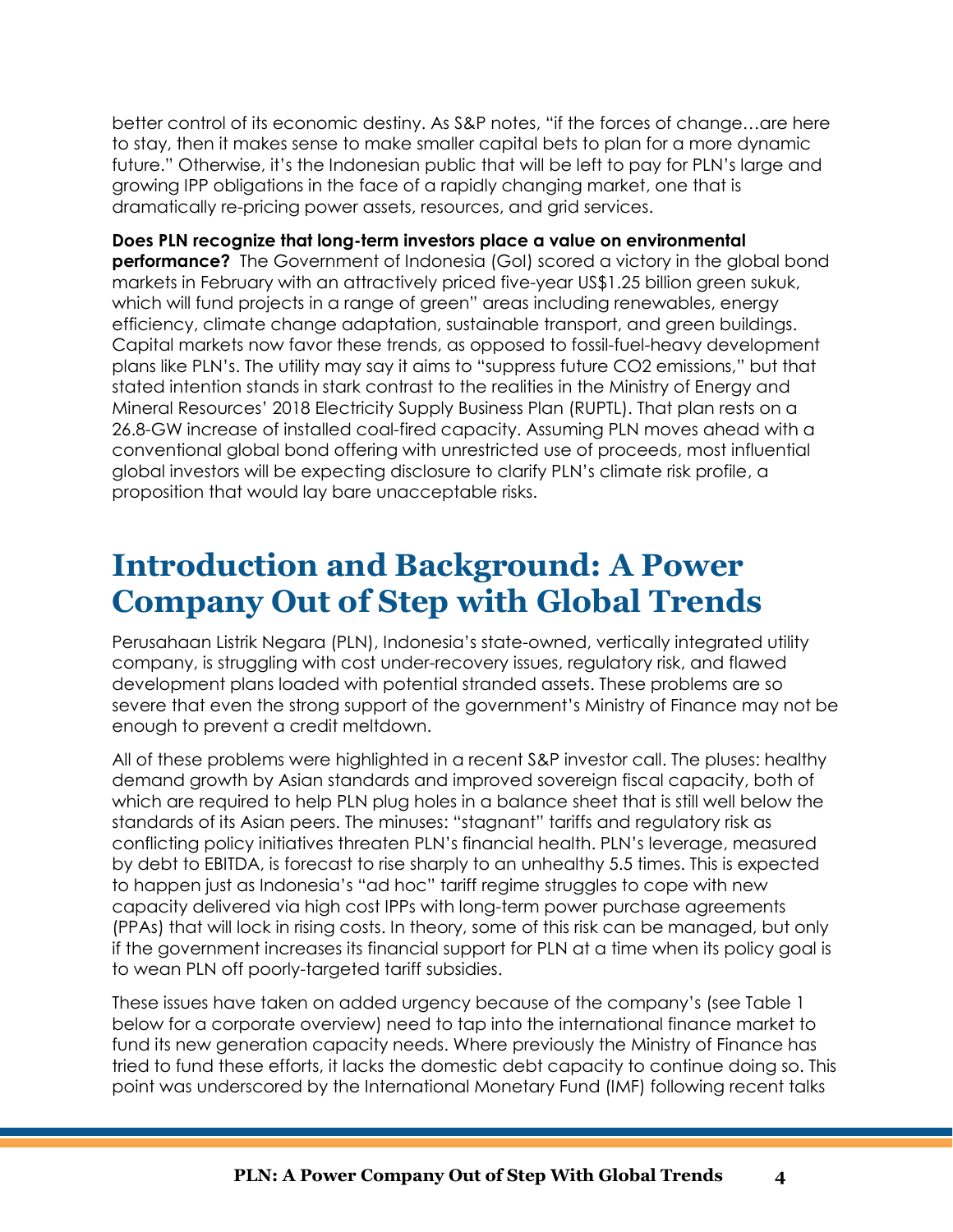$\overline{a}$ 

"The increase in infrastructure spending should be paced in line with available financing and the economy's absorptive capacity. Given shallow domestic financial markets and constrained fiscal space, the level of infrastructure investment planned would require a significant rise in corporate external debt, including by SOEs, with potential spillovers to the financial system. A more measured pace of infrastructure development would help preserve stability, while sound risk management would help mitigate fiscal risks from contingent liabilities."

| Table 1                                 |             |
|-----------------------------------------|-------------|
| <b>PLN Profile</b>                      |             |
| <b>Installed Capacity</b>               | 54.6 GW     |
| Asset Value 2017                        | 97.0 USD bn |
| <b>Capex 2017</b>                       | 6.2 USD bn  |
| Indonesian Electrification Rate         | 95.4%       |
| Average Annual Demand Growth 2018 RUPTL | $6.9\%$     |

Sources: 2018 RUPTL, PLN Annual Report 2017

Interestingly, there is a base to build on. Electricity demand growth has been strong, and the country should benefit from continued population growth. In addition, the government's fiscal capacity is rising, and Indonesia is expected to see sustained economic growth in the years ahead. It also has the opportunity to benefit from a host of new electricity-generation options.

Much-needed foreign direct investment (FDI) requires "transparent, competitive bidding processes, expediting concessions for brownfield projects, and regulatory certainty." In addition, "Government guarantees for infrastructure development (credit, business viability, and PPP guarantees), which remained small at 2.8 percent of GDP in March 2017, need to be carefully designed and monitored to avoid a potential increase in future contingent liabilities."

The pressure points cited by the IMF deserve attention because PLN is hoping to raise as much as US\$1 billion from the international bond market this year and has just announced plans to launch a new US\$5 billion medium-term note program. The timing is a clear sign that PLN is rushing to benefit from the positive reception to both Indonesia's newly upgraded sovereign bond rating and the its inaugural US\$1.25 billion sovereign green sukuk bond.<sup>2</sup> PLN will struggle, however, to present a coherent growth plan that won't draw more attention to its financial woes, especially with local and national elections holding tariff increases in check.

<sup>1</sup> https://www.imf.org/en/Publications/CR/Issues/2018/02/06/Indonesia-2017-Article-IV-Consultation-Press-Release-Staff-Report-and-Statement-by-the-45614

<sup>2</sup> <http://www.straitstimes.com/asia/se-asia/indonesia-raises-165bln-in-first-asian-sovereign-green-bond-sale>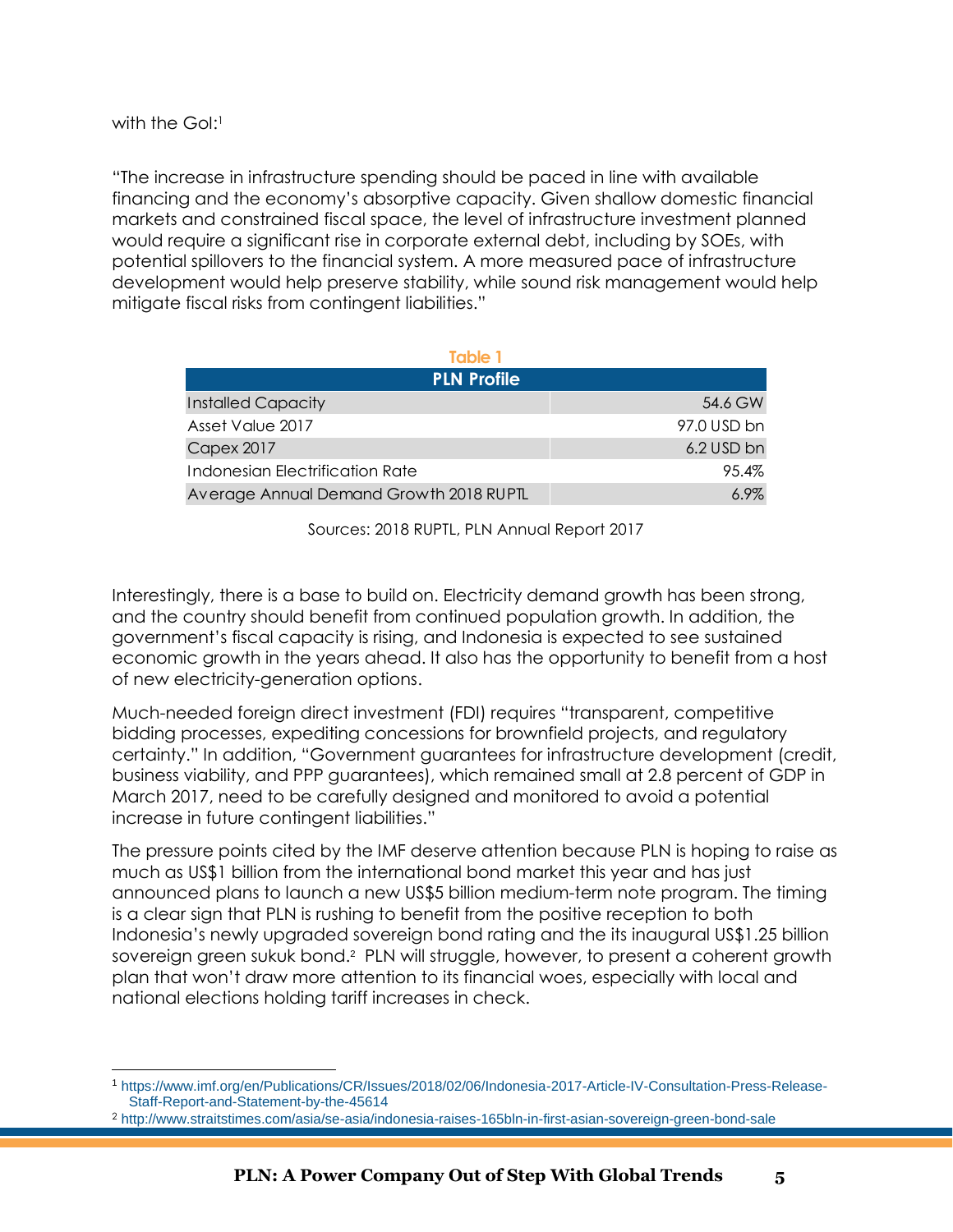A second issue facing PLN and its aggressive funding plans is the growing global financial market aversion to taking on increased thermal coal financing exposure.<sup>3</sup> Indonesia's rich coal resources are a double-edged sword for PLN. Plentiful domestic coal resources mean the company is partially insulated from international coal price volatility and foreign currency exposure. At the same time, those plentiful resources, which have strong domestic backers, have robbed PLN of strategic flexibility just as technology breakthroughs are accelerating the promise of renewables. The company's current, coal-dependent development plan raises serious financial implications for PLN. On the one hand, plentiful domestic coal resources mean that PLN is partially insulated from international coal price volatility and foreign currency exposure. On the other hand, the country's reliance on coal has robbed PLN of strategic flexibility just as technology breakthroughs are accelerating the promise of renewables.

Its bias toward coal increases PLN's exposure to domestic political and regulatory risk. The company's most recent round of coal price negotiations just concluded with a twoyear agreement that caps PLN's domestic coal prices at US\$70 per ton through 2019. Although the agreement was trumpeted as a short-term victory for consumers, commentators agree that the associated tariff risk simply has been delayed until 2020. As a result, the good news for the coal and IPP interests may not be good news for international bond investors—and that could be a big problem for PLN.

Institutional investors are largely driven by one question: Will they get their money back? Given this reality, PLN would do well to acknowledge that its current business-as-usual policy is increasingly risky, given the changes occurring around the globe in the power sector. These changes are beginning to disrupt legacy asset values and transform new capacity options, and investors will want good answers to some key questions. For example, how will PLN and Indonesia mitigate the risk of coal lock-in due to inflexible and high cost generating capacity as the economics of renewables are improving rapidly, disrupting other markets, and improving the economic potential of Indonesia's regional competitors.<sup>4</sup> Because of PLN's external capital needs, bond investors will inevitably play an important role in how PLN and Indonesian policy leaders manage this process. Analyzing Indonesia's power sector is not easy (an overview of the issues is in Table 2 below), but investors should focus on the following questions.

| <b>Handicapping PLN's Financial Strategy Options</b> |                                                            |                       |                     |  |  |  |  |  |  |
|------------------------------------------------------|------------------------------------------------------------|-----------------------|---------------------|--|--|--|--|--|--|
| <b>Priority Steps</b>                                | <b>Financial Rationale</b>                                 | <b>Political Risk</b> | <b>Feasiblility</b> |  |  |  |  |  |  |
| Raise tariffs                                        | Addresses PLN's operating income and solvency challenges   | High                  | Limited             |  |  |  |  |  |  |
| Cut demand growth                                    | Demand side management strategies are cost efficient       | Medium                | Medium              |  |  |  |  |  |  |
| Control capex                                        | Reduces leverage and cash flow drain                       | Medium                | High                |  |  |  |  |  |  |
| Control fuel costs                                   | Critical to find ways to manage PLN's fuel cost exposure   | High                  | Medium              |  |  |  |  |  |  |
| Cut coal IPP costs                                   | Rising IPP costs are hard to pass on without tariff reform | Medium                | High                |  |  |  |  |  |  |
| Develop new renewables options                       | Flexible grid structures increase technology options       | Low                   | High                |  |  |  |  |  |  |

#### **Table 2**

<sup>3</sup> <https://www.ft.com/content/0fe92a82-1ca4-11e8-956a-43db76e69936>

<sup>4</sup> <http://ieefa.org/ieefa-update-cheap-renewables-transforming-global-electricity-business/>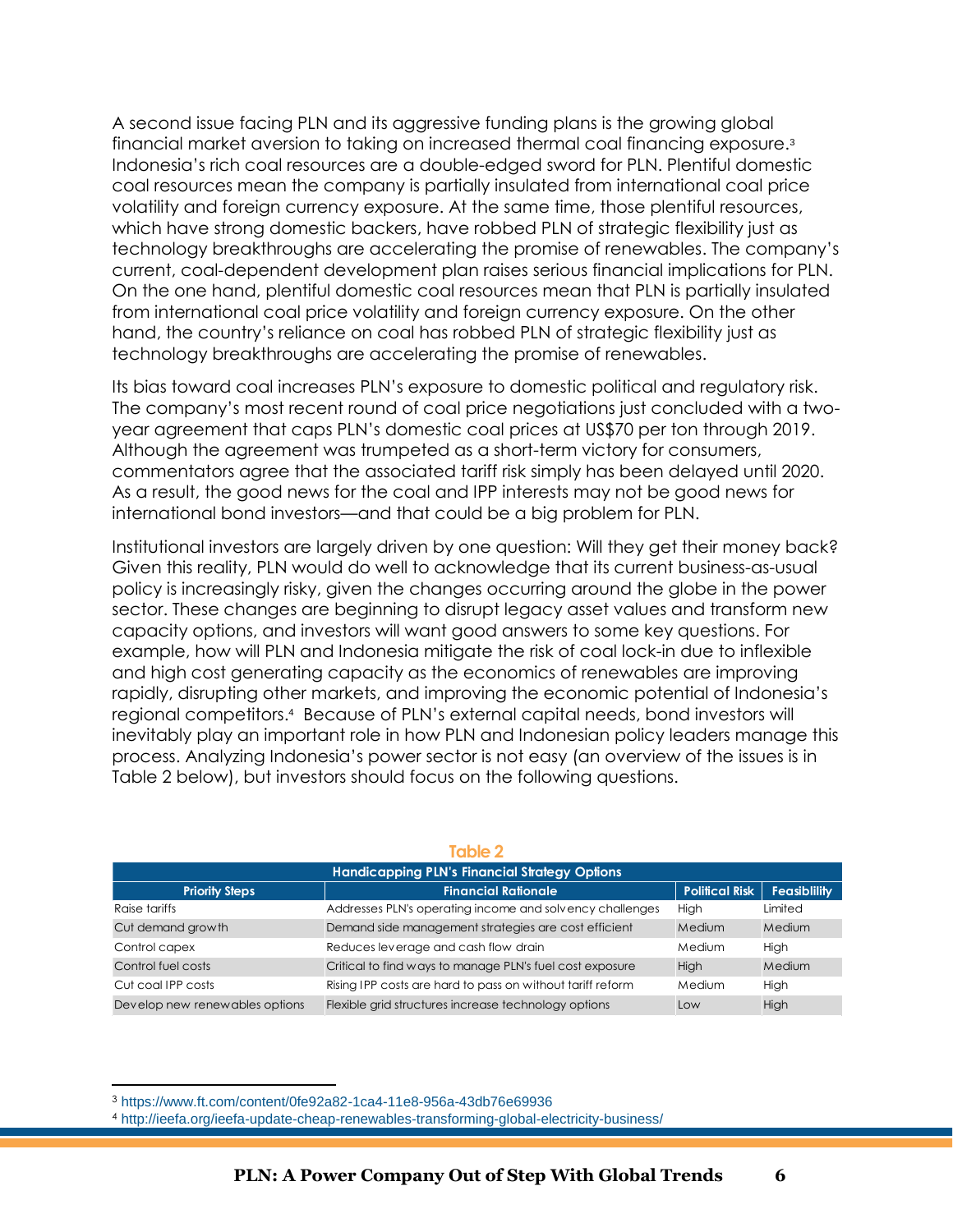### **Can PLN Shake Its Reliance on Ministry of Finance Subsidies?**

The starting point for any financial analysis of PLN is that absent government support, the company would be thoroughly un-investible for traditional bond investors. Just from 2014 to 2017, the Ministry of Finance pumped US\$22.9 billion of fresh cash into PLN to plug the holes in PLN's financials created by rapidly escalating fuel and purchased power costs. It's expected that PLN will remain a massive drain on the national treasury without a radical restructuring of the company's business model.

The crux of the problem is that PLN's tariff regime fails to recover generating, transmission and distribution costs, resulting in operating losses that have averaged US\$2.1 billion annually over the past four years. To cover this shortfall, enable the company to service its debt, and record a cosmetic profit, the government has given PLN an average of US\$4.7 billion annually during this period. Reducing this subsidy is a government priority, and steps have been taken to improve the targeting of the subsidy to identified low-income groups along the lines of the direct benefit transfer policy being developed in India. The effectiveness of this strategy, as well as the political will to implement the new tariff targeting, has fallen well short of what is needed to stop the bleeding, however.

But tariffs are not PLN's only problem. PLN also is investing heavily in new capacity and is facing higher payments to IPPs that must be paid (to cover guaranteed capacity payments) regardless of dispatch levels. This has forced the Ministry of Finance to backstop PLN's financing capacity using a mix of both direct and indirect tools.

Over the past four years, the GoI has made direct annual subsidy payments totaling US\$20.8 billion (see Table 3). The government also injected US\$2.1 billion into PLN in the form of new equity in 2015 and 2016. This came after a 2015 asset revaluation that resulted in a flattering increase in balance sheet asset valuations of US\$46 billion, an embellishment that will attract attention from international investors who are paid to look beyond window dressing and, instead, ask why operating losses were so high. The effect of the non-cash revaluation, which was accompanied by a switch from a Big Four auditor, was to dramatically improve balance sheet debt ratios, artificially reducing the debt-equity ratio from 100% to 44.7% in 2016. Unfortunately, the move also highlighted PLN's operating challenge as its return on assets (ROA) has now shrunk to less than 0.5%.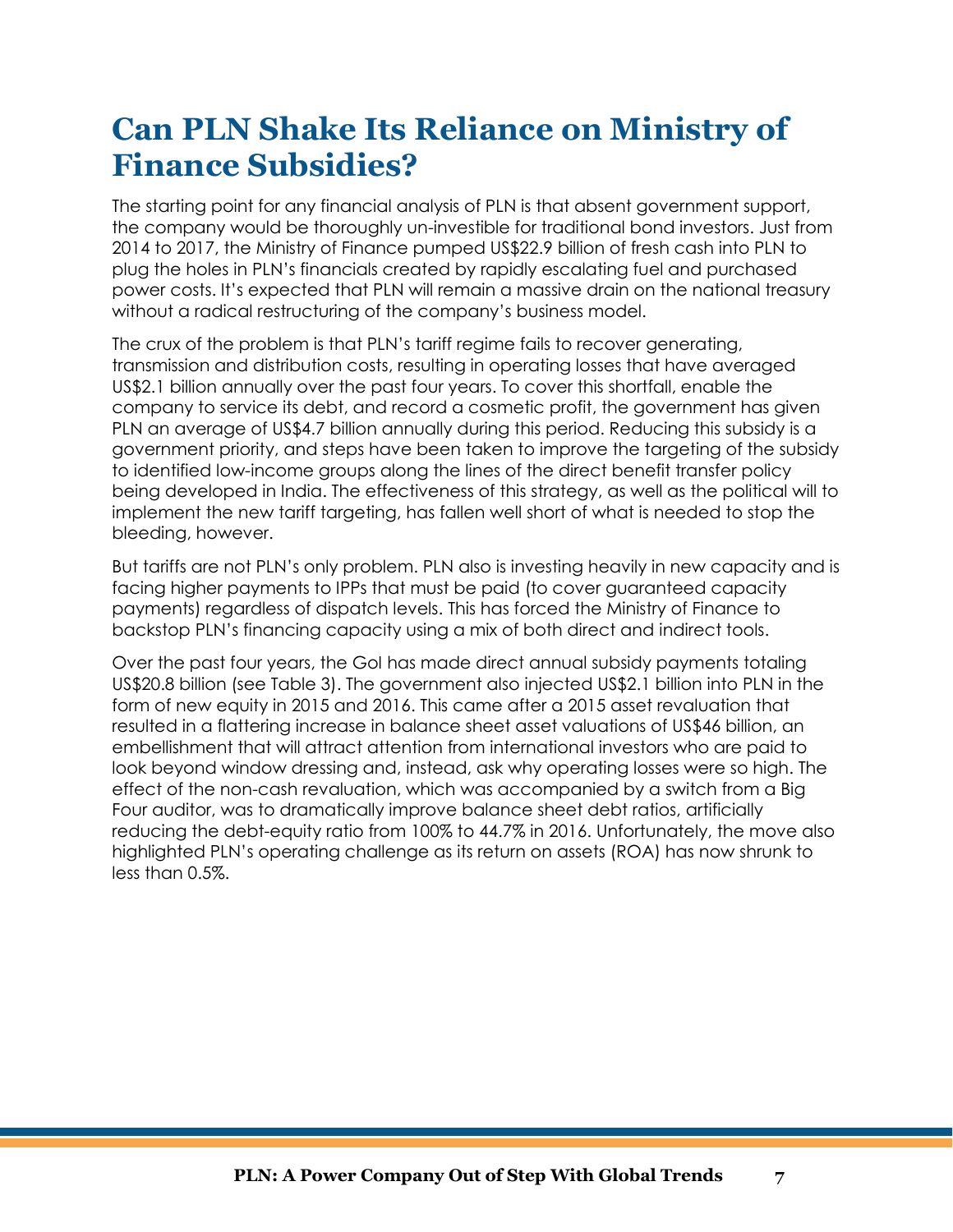| Table 3                                      |                         |         |         |         |                     |        |        |        |
|----------------------------------------------|-------------------------|---------|---------|---------|---------------------|--------|--------|--------|
| <b>PLN Financials Adjusted for Subsidies</b> | 2014                    | 2015    | 2016    | 2017    | 2014                | 2015   | 2016   | 2017   |
|                                              | <b>Rupiah Trillions</b> |         |         |         | <b>USD Billions</b> |        |        |        |
| Income for the Year                          | 11.07                   | 6.03    | 8.15    | 4.43    | 0.80                | 0.44   | 0.59   | 0.32   |
| Direct Gol Payments -- Annual Subsidy        | 101.82                  | 60.33   | 73.13   | 50.60   | 7.40                | 4.38   | 5.31   | 3.68   |
| Income (Loss) Before Tax (Without Subsidy)   | (84.30)                 | (72.47) | (44.47) | (41.31) | (6.13)              | (5.27) | (3.23) | (3.00) |
| Yearend Cash and Equivalents                 | 27.11                   | 23.60   | 41.91   | 42.29   | 1.97                | 1.71   | 3.05   | 3.07   |
| Direct Gol Payments -- Equity Injection      |                         | 5.00    | 23.56   |         |                     | 0.36   | 1.71   |        |
| Yearend Cash -- Ex-Annual Subsidy & Equity   | (74.70)                 | (36.74) | (31.22) | (8.30)  | (5.43)              | (2.67) | (2.27) | (0.60) |

| <b>PLN Summary Balance Sheet</b> | 2014                    | 2015     | 2016     | 2017     | 2014                | 2015  | 2016  | 2017  |
|----------------------------------|-------------------------|----------|----------|----------|---------------------|-------|-------|-------|
|                                  | <b>Rupigh Trillions</b> |          |          |          | <b>USD Billions</b> |       |       |       |
| <b>Total Assets</b>              | 607.45                  | 1.314.37 | 1,272.18 | 1.334.96 | 44.15               | 95.52 | 92.45 | 97.02 |
| Property, Plant, and Equipment   | 501.71                  | 1.187.88 | .145.53  | 1.204.57 | 36.46               | 86.33 | 83.25 | 87.54 |
| <b>Total Equity</b>              | 153.30                  | 804.79   | 878.40   | 869.42   | 11.14               | 58.49 | 63.84 | 63.18 |
| <b>Total Liabilities</b>         | 454.14                  | 509.58   | 393.78   | 465.54   | 33.00               | 37.03 | 28.62 | 33.83 |
| <b>Asset Revaluation</b>         | (11.49)                 | 631.24   | 629.16   | 618.46   | (0.84)              | 45.88 | 45.72 | 44.95 |

Considering these financial challenges, what should investors expect in terms of PLN's financial performance in 2018 and 2019? Most of the script already has been written. Local elections are pending in 2018 and a presidential election is set for 2019—meaning tariff increases are off the table. At the same time, PLN will face higher costs for its IPP power purchases and for coal-fired generation, thanks to increased capacity and higher fuel prices. PLN has taken steps to cap coal costs in the face of higher prices for the next 20 months, but the US\$70 per ton cap is due to expire at the end of 2019, and PLN then will again be at the mercy of shifting geopolitical winds and a volatile Asian coal market. Given China's outsize coal consumption, its national energy policies drive prices. If China continues its explosive push into wind and solar, it could drive coal prices down; conversely, any increase in Chinese coal demand likely would drive prices up.

PLN has sought to relieve some of its cost pressures in the short term by pushing major planned capacity additions into 2020 and 2021 and putting various projects on hold. Based on PLN's reported electricity purchase costs for 2017, which are highlighted in Table 4, and our estimate of average installed IPP capacity from 2018 to 2021, moderate IPP cost increases in 2018 and 2019 will be followed by aggressive increases in purchased electricity costs that will drive a four-year increase of 134.4% to US\$12.3 billion.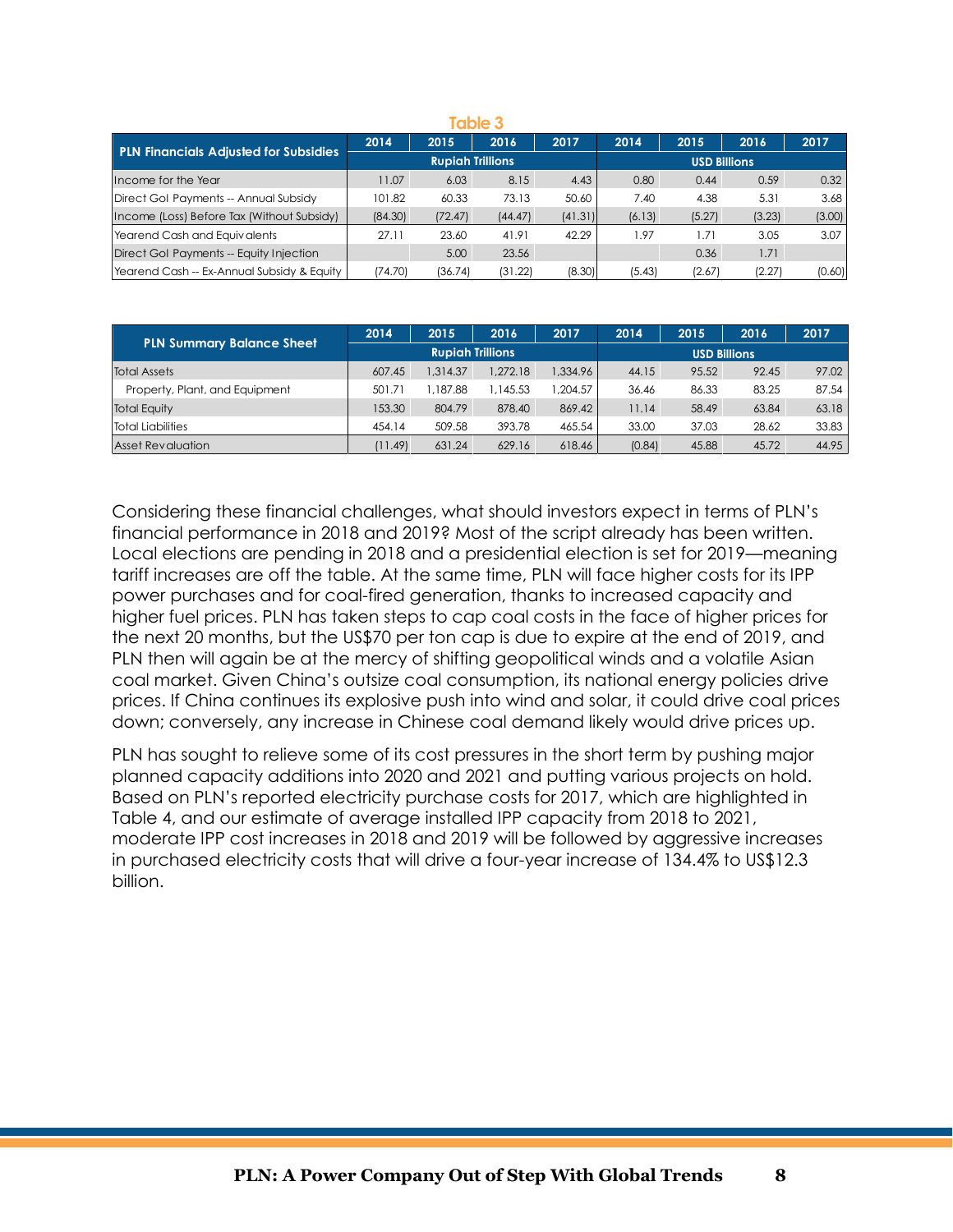| íable 4                             |                         |        |         |         |        |                     |        |        |  |
|-------------------------------------|-------------------------|--------|---------|---------|--------|---------------------|--------|--------|--|
| <b>PLN Summary Income Statement</b> | 2014                    | 2015   | 2016    | 2017    | 2014   | 2015                | 2016   | 2017   |  |
|                                     | <b>Rupiah Trillions</b> |        |         |         |        | <b>USD Billions</b> |        |        |  |
| <b>Operating Revenues</b>           | 193.42                  | 217.35 | 222.82  | 255.30  | 14.06  | 15.80               | 16.19  | 18.55  |  |
| <b>Total Operating Expenses</b>     | 247.81                  | 225.57 | 254.45  | 275.47  | 18.01  | 16.39               | 18.49  | 20.02  |  |
| <b>Purchased Electricity</b>        | 3.49                    | 4.42   | 59.73   | 72.43   | 0.25   | 0.32                | 4.34   | 5.26   |  |
| Operating Income/Loss               | (54.39)                 | (8.23) | (31.63) | (20.18) | (3.95) | (0.60)              | (2.30) | (1.47) |  |
| Government's Electricity Subsidy    | 99.30                   | 56.55  | 58.04   | 45.74   | 7.22   | 4.11                | 4.22   | 3.32   |  |
| Operating Income After Subsidy      | 44.91                   | 48.33  | 26.42   | 25.56   | 3.26   | 3.51                | 1.92   | 86.ا   |  |
| Income for the Year                 | 11.07                   | 6.03   | 8.15    | 4.43    | 0.80   | 0.44                | 0.59   | 0.32   |  |

This surge in IPP costs inevitably will require a more government funding, and that is a problem both for PLN and the Indonesian government. The risk for PLN, made clear in the S&P chart below, is that stretched financials and limited debt capacity compare unfavorably to regional peers, which may inhibit access to low-cost funding options. PLN's average debt to EBITDA—a standard measure of leverage—is forecast to be the higher than its Southeast Asian peers (see Chart 1 below). Rather than improving from 2018 to 2020, S&P sees PLN's leverage ratio worsening, rising from just above 5x to almost 6x. This is a problem that Indonesia's Ministry of Energy and Mineral Resources acknowledged quite candidly in the 2017 RUPTL, noting that a key threat to PLN's growth plan is the need to "immediately strengthen its capitalization structure to maintain sound financial ratios currently including DSCR  $5$  of 1.35, which is lower than the required 1.5)." Fits temmel leaders and the tempel of the service is a service of the service of the servicing coverage ratio is a service of the servicing coverage ratio is a service of the servicing coverage ratio is a service of the se



Source: S&P Global Ratings.

Unfortunately for Indonesian taxpayers and the government, efforts to postpone capital expenditures (capex) in the 2018 RUPTL are necessary to preserve appearances, but

 $\overline{a}$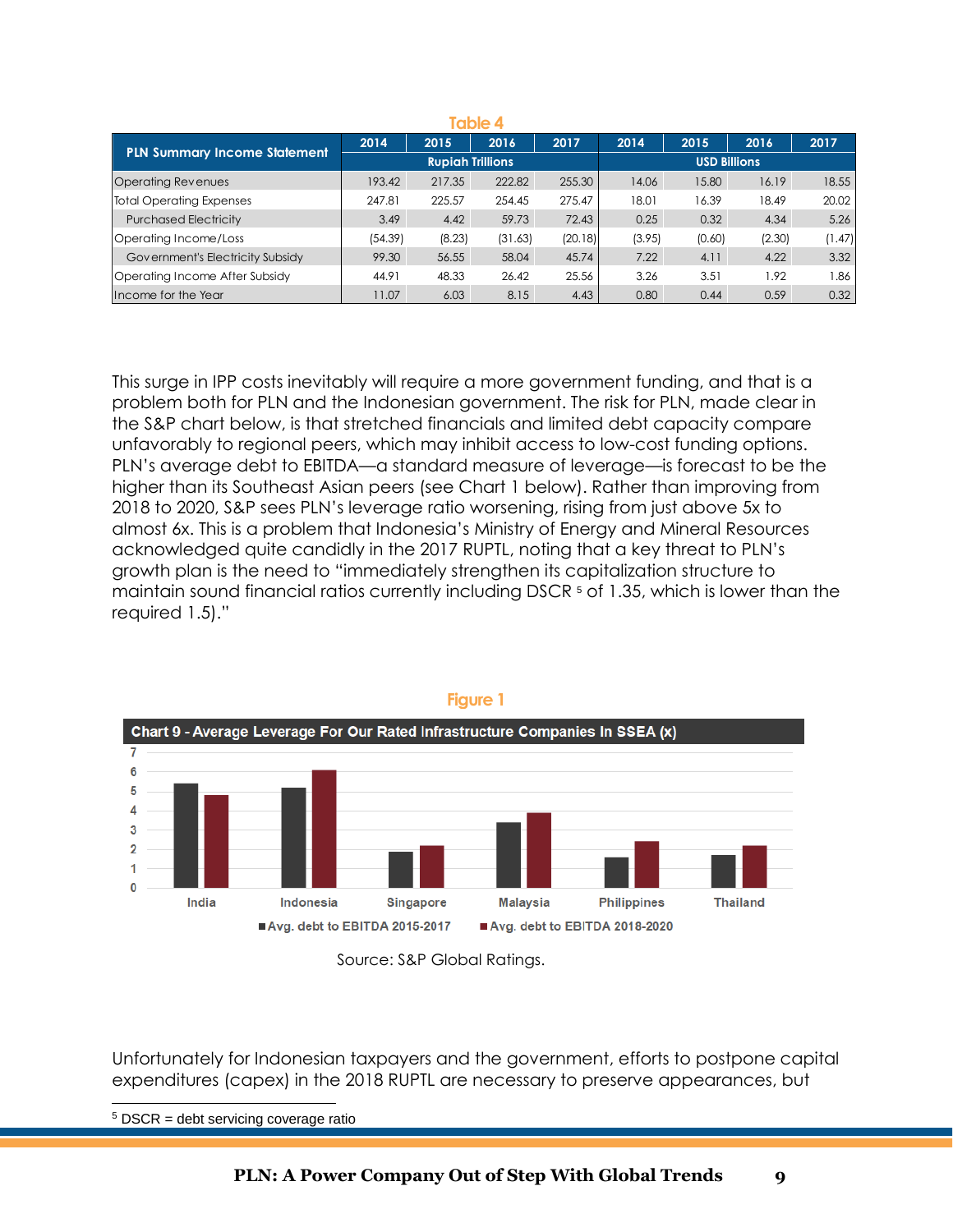that won't solve PLN's problems. IEEFA estimates that PLN's debt service coverage ratio (DSCR) at yearend 2017 was stuck at 1.4 despite the government's subsidies. At the same time, PLN representatives mistakenly cite low debt-to-equity ratio as a point in their favor,<sup>6</sup> forgetting that investors are not fooled by dismal cash dynamics. The company managed to burn through a cash subsidy of US\$3.7 billion to deliver a very modest US\$30 million in net cash in 2017. How PLN's financial situation can be materially improved without undercutting the government's financial position will be an important question for bond investors who will be naturally cautious about a financial scenario that can only be repaired by dramatic increases in tariffs.

### **Can PLN Make Its Planning Process More Credible?**

Since 2015, Indonesia's power planning goal has been framed simply: 35 gigawatts of new capacity by 2019. The closely followed target underscores the importance of addressing critical long-term infrastructure needs, particularly since Indonesia's economy has been growing at a solid 5-6% a year for the past five years and reliable supplies of electricity are an essential component of long-term growth.

Nevertheless, power sector bankers, analysts, and investors are aware that the capacity goal in itself has little bearing on what PLN is actually doing. The Ministry of Energy and Mineral Resource's RUPTL planning framework, which sets the terms for PLN's financial outlook and the level of subsidy it gets, is clearly part of the problem. This annual document is essentially a black box (see Table 5 for details) with an array of bottom-up data and multi-year forecasts that are curiously disconnected from strategic insight into actual outcomes and relevant regional and global trends.

 $\overline{a}$ 

<sup>6</sup> http://www.thejakartapost.com/news/2018/03/29/pln-rely-more-loans-finance-power-infrastructure.html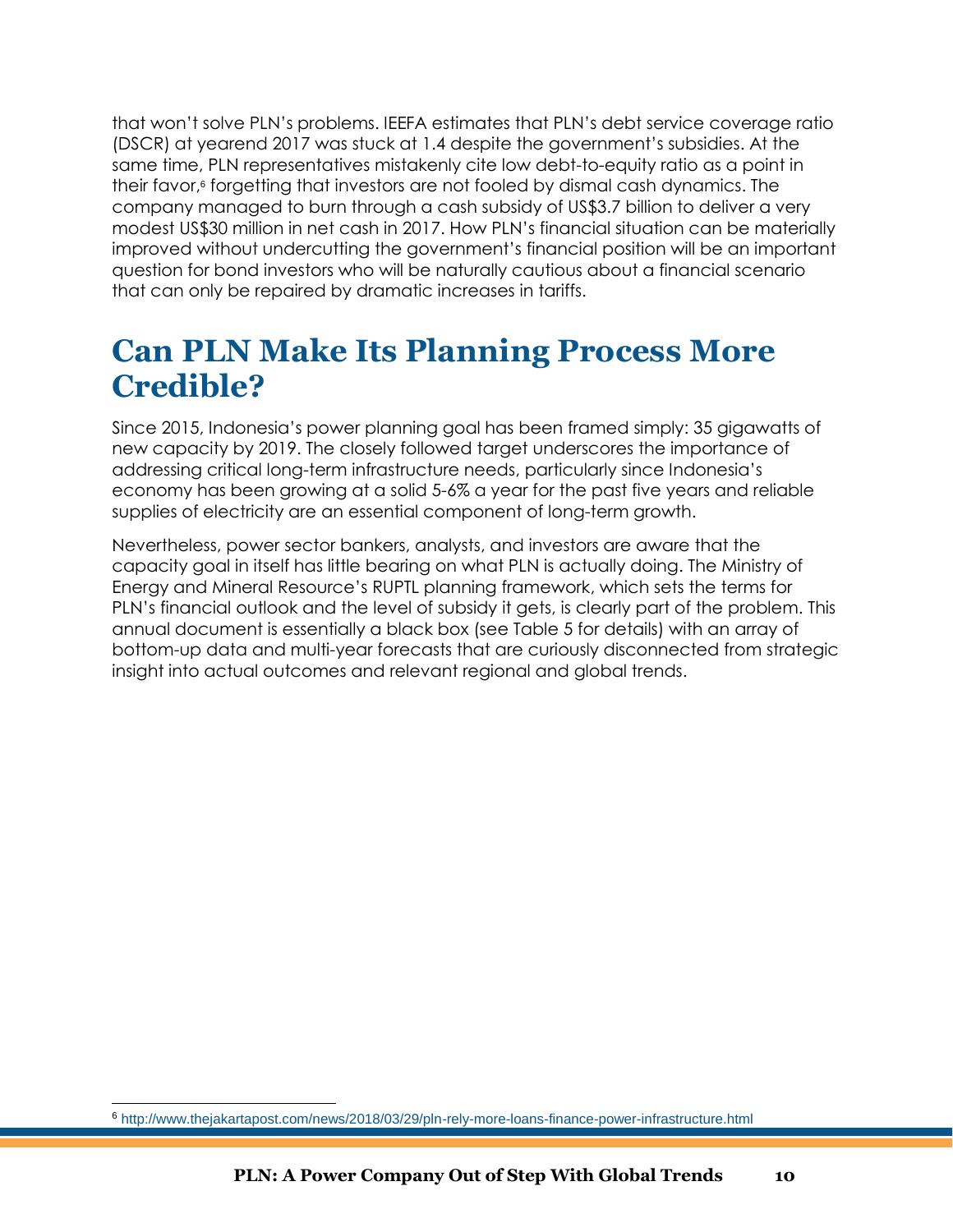|                                      | <b>Table 5</b> |                             |                             |                            |  |  |  |
|--------------------------------------|----------------|-----------------------------|-----------------------------|----------------------------|--|--|--|
|                                      |                | <b>Indonesia</b>            |                             |                            |  |  |  |
| <b>Description</b>                   | <b>Unit</b>    | <b>RUPTL 2016 -</b><br>2025 | <b>RUPTL 2017 -</b><br>2026 | <b>RUPTL 2018-</b><br>2027 |  |  |  |
| Economic Growth                      | $\%$           | 6.7                         | 6.2                         | 6.3                        |  |  |  |
| <b>Electricity Growth</b>            | %              | 8.3                         | 8.3                         | 6.9                        |  |  |  |
| Electrification Ratio                | $\%$           | 99.7 (2025)                 | 100.0                       | 100.0                      |  |  |  |
| <b>Installed Generation Capacity</b> | <b>MW</b>      | 80,538                      | 77,873                      | 56,024                     |  |  |  |
| Transmission                         | kms            | 67,665                      | 67,465                      | 63,897                     |  |  |  |
| Sub-station                          | <b>MVA</b>     | 171,416                     | 165,231                     | 151,424                    |  |  |  |
| Customer additions                   | millions       | 21.6                        | 18.9                        | 25.5                       |  |  |  |
| % Change 2018 vs. 2016               |                |                             |                             |                            |  |  |  |
| Installed Generation                 |                |                             |                             | -30.4%                     |  |  |  |
| Transmission                         |                |                             |                             | $-5.6\%$                   |  |  |  |
| Sub-station                          |                |                             |                             | $-11.7\%$                  |  |  |  |
| Customer additions                   |                |                             |                             | 18.1%                      |  |  |  |

The 2018 RUPTL is a case in point. With dramatic front-loaded cuts in expected new capacity needs and evident confusion about longer-term plans, the document fails to give any indication that PLN's planning horizon is longer than 12 to 24 months—a timeframe that is a bad fit for power-system planning and the needs of long-term international bondholders.

This year's RUPTL is notable for several changes creating confusion around PLN's core planning discipline (see Table 5 above):

**Demand Growth:** The just-announced 30% cut in PLN's installed capacity growth plans over the past two years is best seen as a late but much-needed concession to reality. Over the past decade, PLN has systematically over-estimated demand, resolutely building its forecast from over-optimistic GDP growth forecasts while using an excessive electricity growth multiplier based on outdated assumptions concerning the electricity intensity of growth.

As a result, every recent RUPTL has included significant downward revisions of forecast sales (see Chart 3). And the growth bias remains a concern. It's noteworthy that in the new RUPTL, PLN is still using a GDP growth forecast that remains well above the IMF's forecast of average GDP growth through 2022 of 5.5%. Overestimating growth results in excessive capital deployment and subsequent underutilization of assets, which in turn results in a failure to deliver on expected rates of return.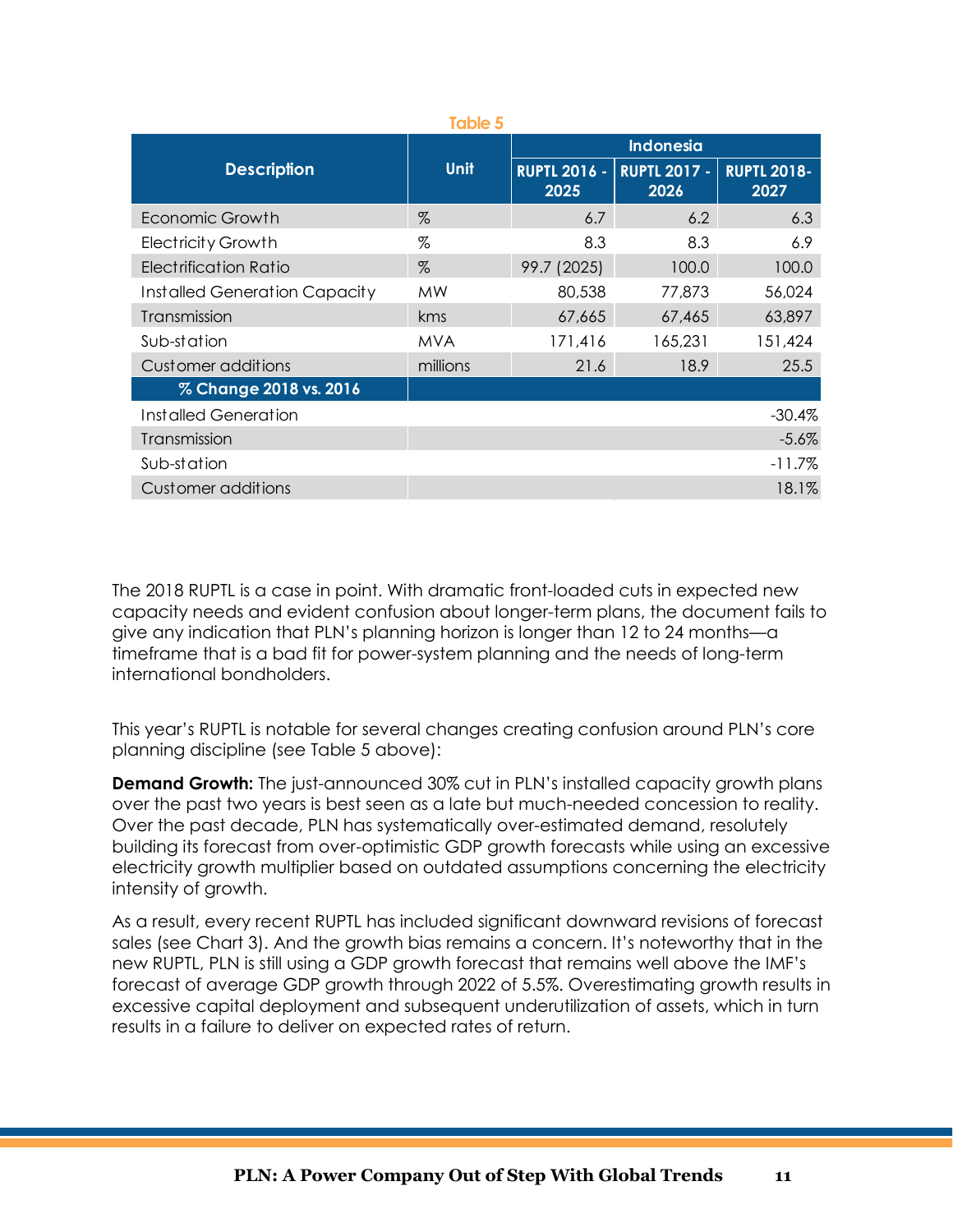



**Capacity Planning:** By carrying an over-optimistic sales forecast and an associated program of aggressive capex, PLN has become mired in a stop-start cycle, alternately negotiating new high-cost IPP capacity and renegotiating terms on old contracts to cut costs. PLN's grid infrastructure and generating capacity have grown at a healthy rate, displaying a positive relationship to underlying GDP growth that is common in emerging markets. However, systematic over-estimation errors in demand result in a growth bias that distorts PLN's capacity planning process and encourages IPP developers to raise the political pressure and their target returns whenever it looks like PLN has the running room to lock in new capacity.

The damaging impact of this politicized process is on full view in the new RUPTL, which has PLN cutting more than 15 GW of unneeded capacity expansion in just the next two years, 95% of which is related to planned IPP capacity. IEEFA's July 2017 report, "Overpaid and Underutilized: How Capacity Payments Could Lock Indonesia into a High Cost Electricity Future"*<sup>7</sup>* validates the logic of this decision. The report demonstrates how the 2017 RUPTL had the potential to force PLN into paying US\$16.2 billion for idle capacity.

<sup>7</sup> ieefa.org/wp-content/uploads/2017/08/Overpaid-and-Underutilized\_How-Capacity-Payments-to-Coal-Fired-Power-Plants-Could-Lock-Indonesia-into-a-High-Cost-Electricity-Future-\_August2017.pdf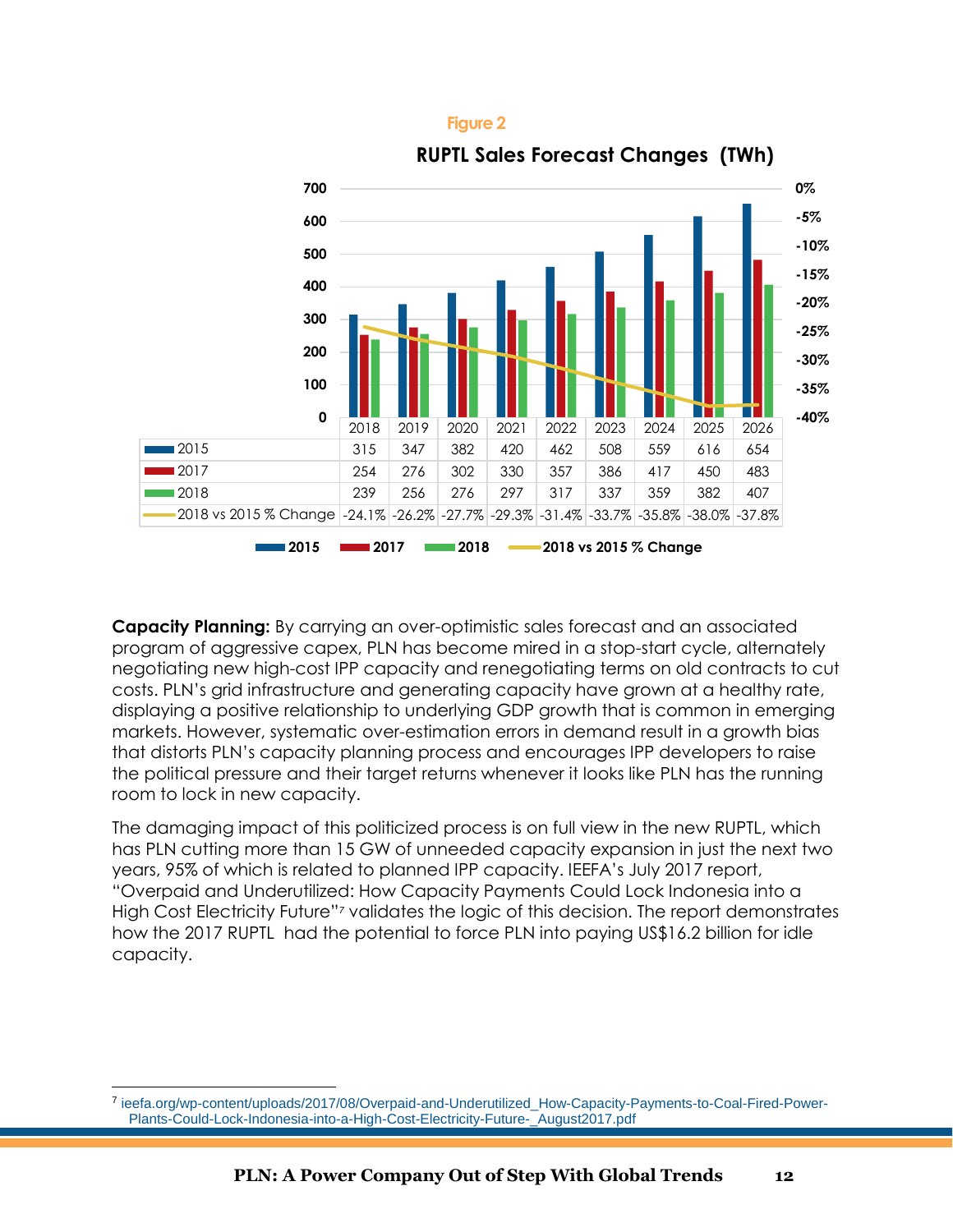PLN's belated move to cut planned capacity is a plus for its financials in 2018 and 2019, but the erratic profile of its planned future capacity additions (see Chart 4 below) suggests that these were not carefully considered strategic decisions. This is evident from the new development plan, with its surge in new capacity in 2020, followed by a lull and then another surge in forecast new capacity in 2025. Risks to this forecast are evident in the fact that almost 50% of the new capacity planned for 2025 is unallocated despite the aggressive cut that already has been made to the 2025 forecast.



#### **2018 RUPTL Development Plan (MW)**

**Figure 3**

Another flaw in PLN's planning process, particularly evident in the 2018 RUPTL, is the apparent neglect of any meaningful strategy to incorporate increasingly cost-effective renewable energy options. Solar is reshaping the generation mix in dynamic power markets such as China and India, but it is all but ignored by PLN. Consequently, PLN faces a serious risk of coal lock-in due to its growing exposure to coal IPPs. Beyond that, its focus on large-scale hydro and geothermal (see Table 6 below), as opposed to more innovative and distributed technologies, robs PLN of the incentives it needs to gain experience with the new technologies dominating most countries' electricitygeneration plans. Indeed, it's hard to imagine how diesel should play a larger role in a well-managed system than solar given the well-documented pricing and functionality advantages of integrated solar solutions.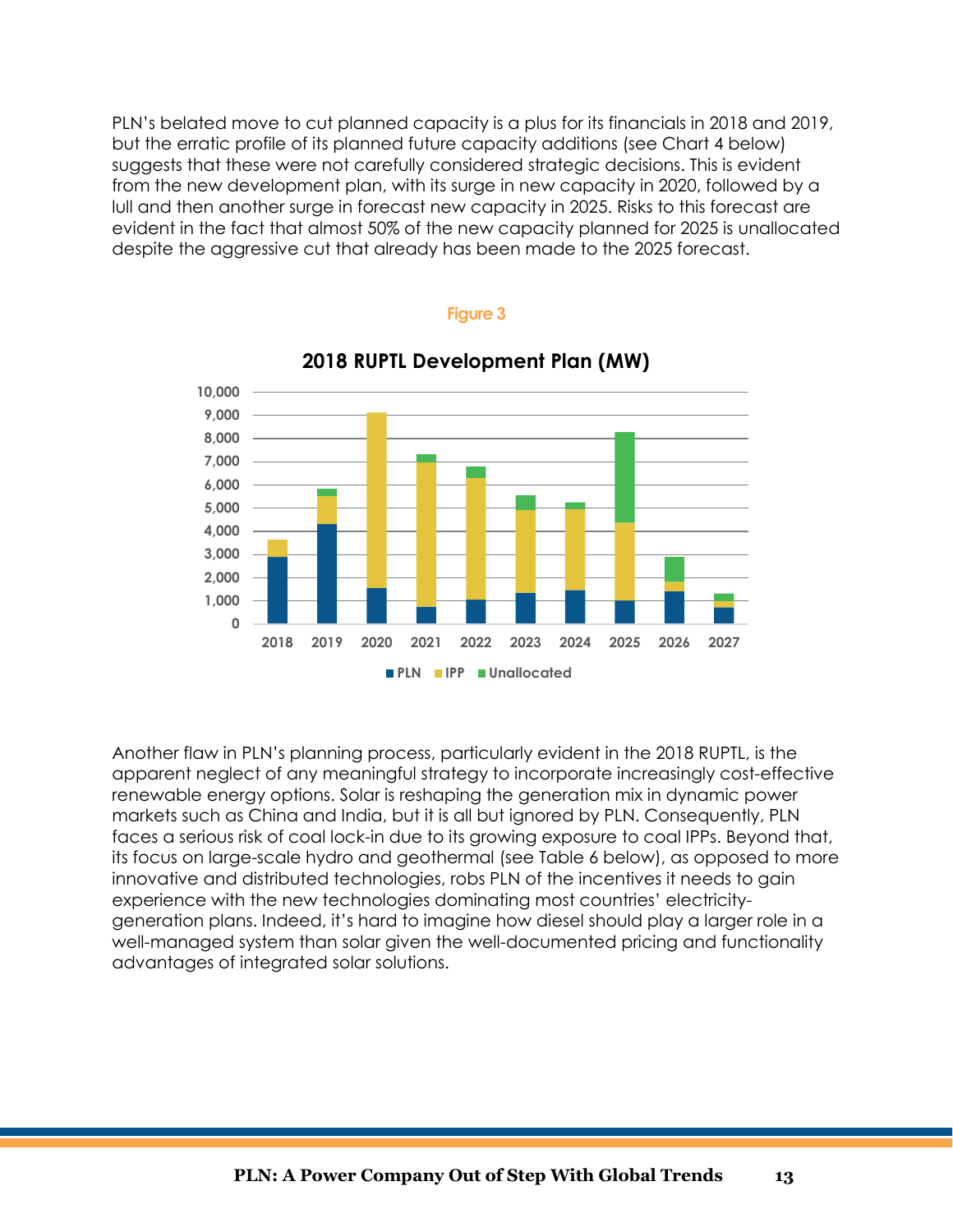| Table 6           |                                             |         |  |  |  |  |  |  |  |  |
|-------------------|---------------------------------------------|---------|--|--|--|--|--|--|--|--|
|                   | <b>Forecast 2027 Installed Capacity Mix</b> |         |  |  |  |  |  |  |  |  |
|                   | <b>MW</b>                                   | % Total |  |  |  |  |  |  |  |  |
| Coal              | 45,375                                      | 41.0%   |  |  |  |  |  |  |  |  |
| Mine-Mouth Coal   | 6,045                                       | 5.5%    |  |  |  |  |  |  |  |  |
| Geothermal        | 6,301                                       | 5.7%    |  |  |  |  |  |  |  |  |
| Gas & Steam       | 23,544                                      | 21.3%   |  |  |  |  |  |  |  |  |
| Well-Head Gas     | 8,971                                       | 8.1%    |  |  |  |  |  |  |  |  |
| Diesel            | 5,497                                       | 5.0%    |  |  |  |  |  |  |  |  |
| Mini Hydro        | 812                                         | 0.7%    |  |  |  |  |  |  |  |  |
| Hydro             | 8,432                                       | 7.6%    |  |  |  |  |  |  |  |  |
| Solar             | 3,451                                       | 3.1%    |  |  |  |  |  |  |  |  |
| Others            | 2,177                                       | 2.0%    |  |  |  |  |  |  |  |  |
| Total             | 110,605                                     |         |  |  |  |  |  |  |  |  |
| <b>Renewables</b> |                                             |         |  |  |  |  |  |  |  |  |
| With Large Hydro  | 18,996                                      | 17.2%   |  |  |  |  |  |  |  |  |
| Ex-Large Hydro    | 10,564                                      | 9.6%    |  |  |  |  |  |  |  |  |

#### Can this cycle of bad forecasting be fixed?

Unfortunately, state-owned power companies are often slow to shed simple targets even when they are not suitable. That said, South Korea has demonstrated the merits of hitting the reset button with a new power-development plan, released in December 2017, that builds credibility by acknowledging slower peak demand growth and the changing realities in global power markets.

Like Indonesia, South Korea has a state-controlled power company that supplies power nationwide and that utilizes a coordinated power development plan. What's particularly striking about South Korea is that planners intend to pair a smaller number of traditional thermal baseload capacity additions with the grid investments needed to accommodate more flexible renewable and battery storage options.

Clearly, change is possible. But if the current RUPTL is any indication, policymakers, investors, and companies with renewables expertise will have to be persistent in pressing PLN to improve its poor planning track record.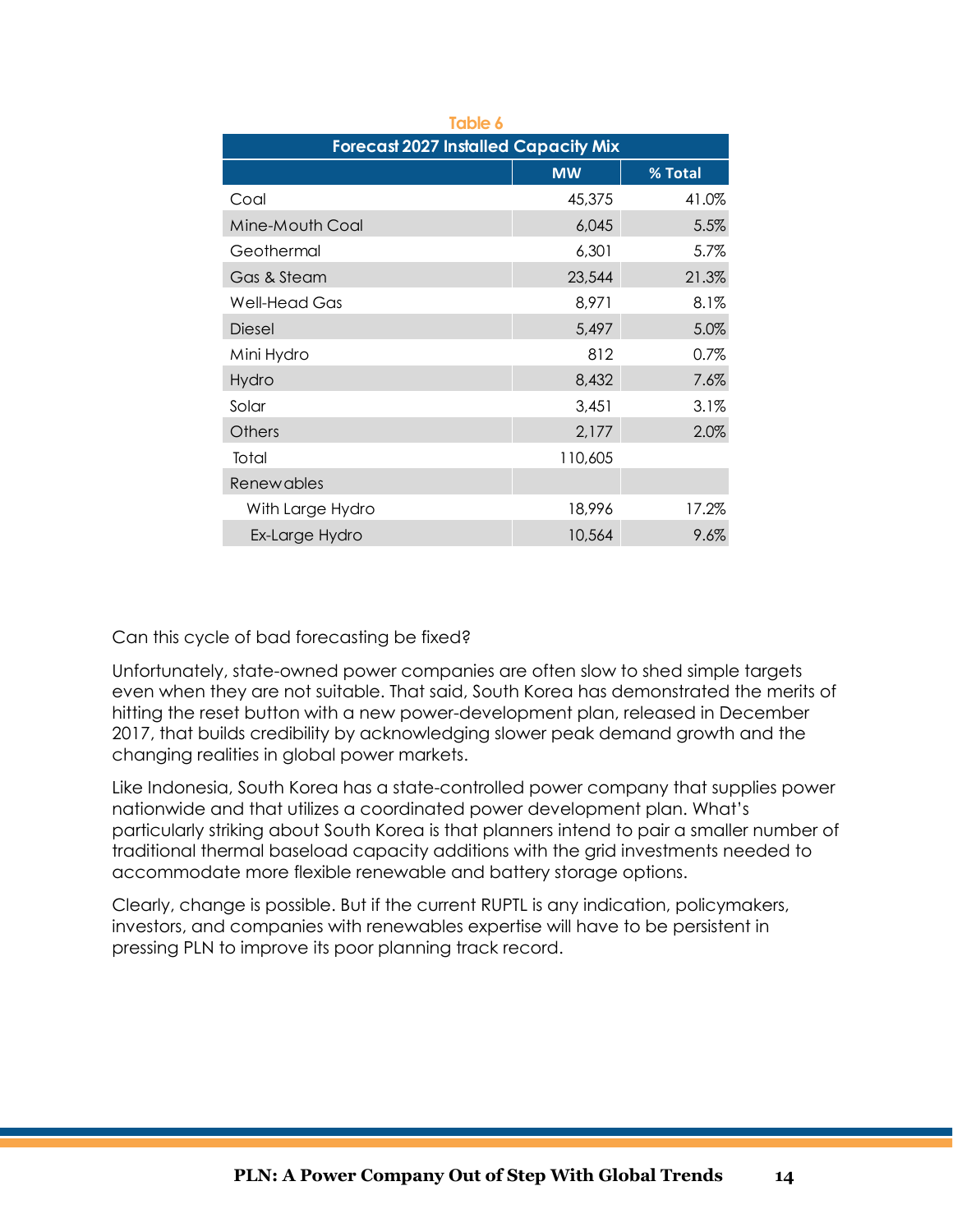### **Can PLN Lower the Risk of Its Capex Program and Manage Major Technology and Market Changes?**

PLN is in an unenviable position: It serves a resource-rich country locked into habits that are a poor fit for the new economics of the increasingly technology-driven power sector.

While PLN restricts itself to a menu of outdated fuel and financing options, many other state-run utilities, by contrast, are taking tangible steps to make a transition toward more distributed models and are moving away from opaque IPP arrangements by using reverse auctions to capture rapidly improving prices for renewables. Given Indonesia's demand-growth profile for new capacity, PLN could use that profile to strike innovative deals with new technology providers. PLN is not asleep to the possibilities, but it has provided little analysis of the growing range of competitively priced alternatives to justify choices to policymakers or investors. What's missing in PLN's business plan is the type of dynamic scenario analysis and strategic planning that drives high-level decisions in other high-growth power markets.

To get a sense of how PLN might stress-test its approach to system design, some takeaways from *McKinsey's Global Energy Perspective: Reference Case 2018* are instructive*. 8*

**Global energy demand growth is slowing as global economies mature and energy intensity declines**. Indonesia is unusual because it has unmet demand growth in remote areas, but a lower and more realistic electricity demand multiplier should be factored into PLN's demand forecasts to reflect the more mature growth patterns seen in the established load centers.

**There is new demand for more energy-efficient building, transport, and industry technologies** that displace primary energy uses. Aggressively embracing new energy management options could provide PLN with new service revenue options in the medium term that would moderate long-term demand growth.

**Solar and wind are forecast to be "the most economic new-build" options in 2020 in a range of markets** including China, India, Australia, Mexico, the U.K., Chile, and Brazil. Solar is the most affordable option in high-growth markets like China and India, with Mexico forecast to have the lowest solar cost at US\$36/MWh for industrial-scale installations. These trends have clear implications for a market like Indonesia.

**Increasingly affordable energy storage is restructuring power markets** in many countries, and McKinsey's baseline forecast calls for storage costs to halve from 2020 to 2030. Energy storage could be a game-changer across the many islands of the Indonesian archipelago and could undermine the economics of large-scale, minemouth coal IPPs with high associated grid costs. It could also help reduce the costs of electrification in remote areas.

 $\overline{a}$ 

<sup>8</sup> <https://www.mckinseyenergyinsights.com/services/market-intelligence/reports/global-energy-perspective/>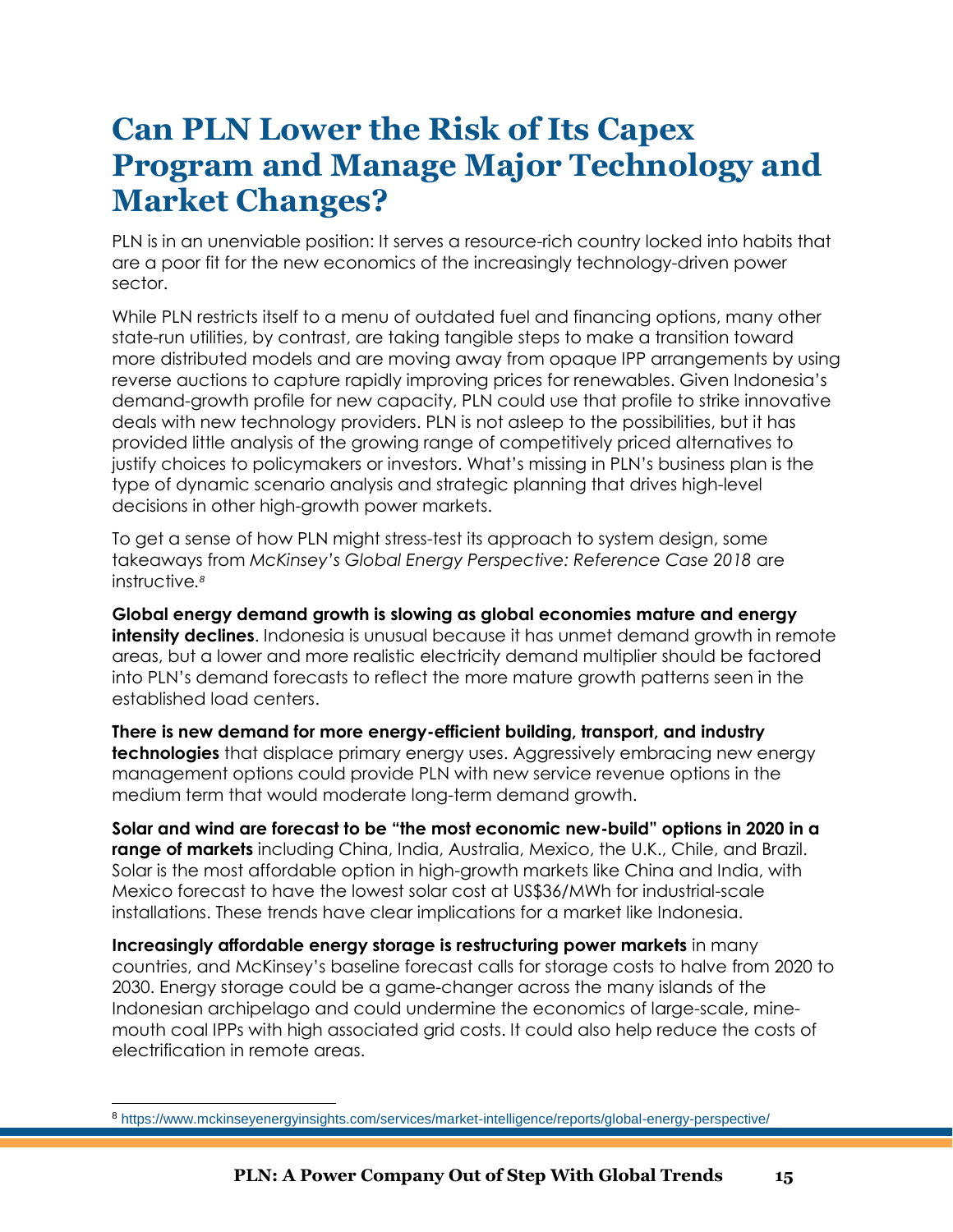**If renewable costs continue to decline, demand for coal-fired power could fall 50% in China and India**. What does this imply for the pricing of domestic coal and associated commodity-price volatility? Also, it would be useful if PNL began to account for air pollution and longer-term carbon costs in its planning process.

While many of its peers are embracing the new power-industry paradigm unfolding globally, Indonesia is an outlier, on the brink of committing to a coal power lock-in without having demonstrated that its policymakers have a good understanding of the trends discussed by McKinsey.

A February IEEFA report "Cheap Renewables Are Transforming Global Electricity Business: Record Uptake and Record Low Bid for Solar and Wind" highlights how powerful economic and policy trends are driving market-share gains for renewables globally.<sup>9</sup> S&P analyzed these trends in a November 2017 report focused on the United States, commenting that "if the forces of change (demand-side responses, technology advances such as storage, distributed generation, and efficiency gains for alternative generation sources) are here to stay, then it makes sense to make smaller capital bets to plan for a more dynamic future. It is increasingly possible that laggards in this regard—those with a higher-than-average proportion of generation in less-efficient coal plants or with relatively unattractive emissions profiles—could be in a more vulnerable position than their forward-looking peers in the future."<sup>10</sup>

These trends raise the question of whether PLN has been given a proper mandate to evaluate how these resources, and the associated fixed assets, should be priced in the context of a rapid technology transition. It's notable that the eight-page "Risk Analysis" buried at the end of the 2018 RUPTL acknowledges some of the risks of PLN's businessas-usual approach. However, except for a few numbers, the 2018 text is identical to the 2017 text.

Given the dramatic changes reshaping global power markets, PLN may need to take more urgent steps to demonstrate that its new capacity choices won't aggravate risks to PLN's long-term solvency. Investors will certainly be alert to the question of whether PLN's current capex increases or decreases the type of system flexibility that will be needed to optimize future capex decisions as renewables and battery storage continue to reshape power markets.

 $\overline{a}$ 

<sup>9</sup> http://ieefa.org/wp-content/uploads/2018/02/Cheap-Renewables-Transforming-Global-Electricity-2018.pdf <sup>10</sup>https://www.spratings.com/documents/20184/1634005/How+Quickly+Utilities+Adapt+To+Disruptive+Factors+Will+ Have+An+Increasing+Impact+On+Their+Credit+Quality/f8b39dfe-bf38-45c2-aed8-a5ca00913afa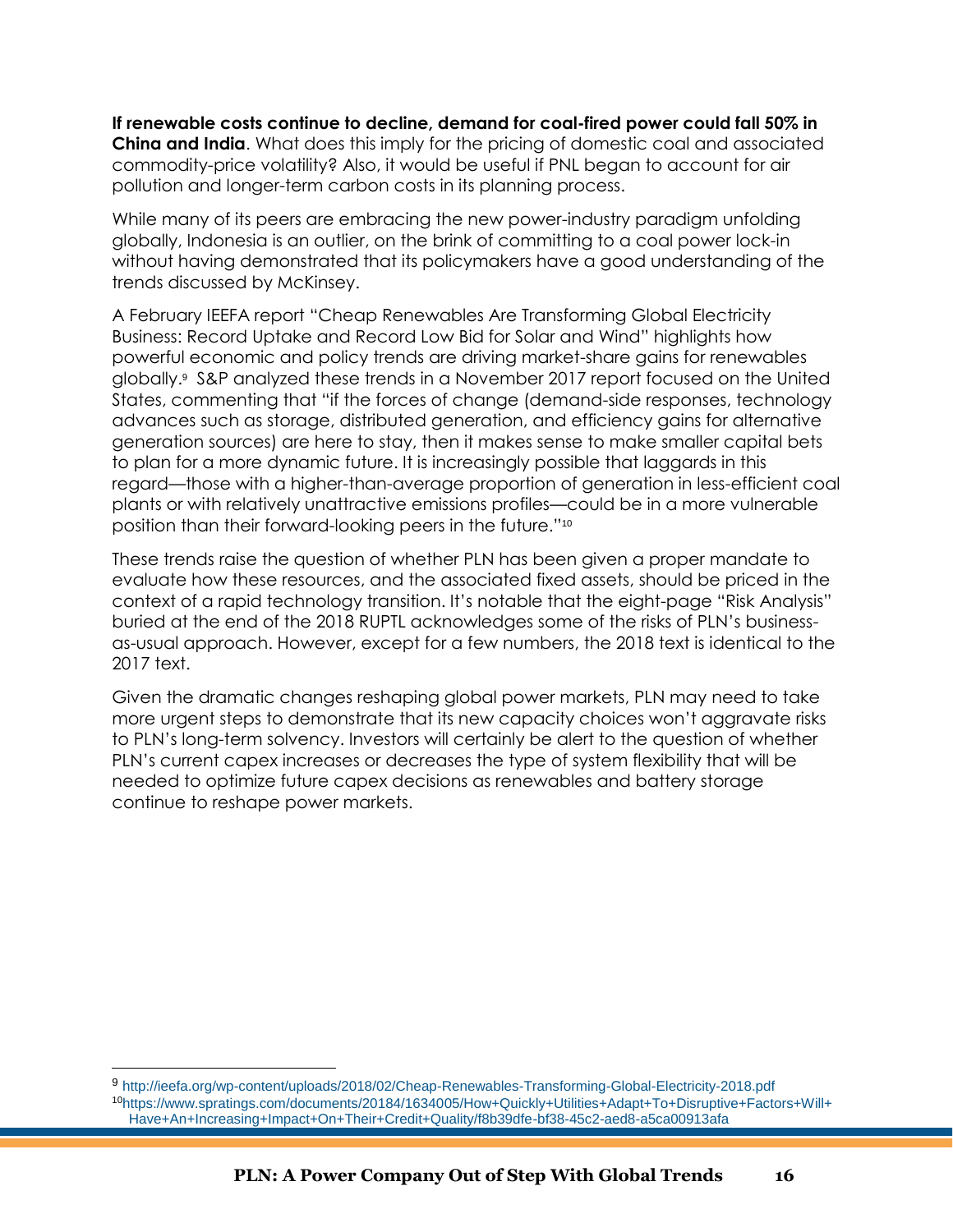### **Does PLN Recognize That Long-Term Investors Place a Value on Environmental Performance?**

By successfully tapping the global bond markets in February with an attractively priced five-year US\$1.25 billion green sukuk, Indonesia drew attention to its potential as a green bond issuer.

Not only was the offering up-sized to accommodate strong demand, but the 3.75% yield also resulted in pricing that was only 109.5 basis points above that of U.S. Treasuries. The green aspects of the offering are noteworthy because the Ministry of Finance will play a lead role in coordinating, monitoring, and reporting on projects funded by the sukuk. The plan calls for eligible projects to be identified in a range of areas that includes renewables, energy efficiency, climate change adaptation, sustainable transport, and green buildings.

Indonesia's green sukuk debut includes several striking aspects.

The first is how the Ministry of Finance's presentation of a credible green bond implementation plan was rewarded by capital markets. This signals that Indonesia's improved credit story, when paired with well-designed green project initiatives, can efficiently and rapidly mobilize offshore capital.

The second is that Indonesia's marketing efforts stressed full alignment with international standards such as the green bond principles and investor expectations concerning the types of projects that would be developed and tagged for allocation of the sukuk proceeds. The Ministry of Finance's commitments were reinforced by a second opinion from the Center for International Climate Research (CICERO), which confirmed that the framework "explicitly excludes new fossil fuel based electric power generation capacity and expenditure related to the improvement in the efficiency of fossil fuel based electric power generation, as well as large-scale hydropower plants and nuclear– related assets."

This exclusion—and the fact that the Ministry of Finance, not PLN, will oversee the projects—is meaningful. If PLN enters the capital markets with its fossil-fuel-heavy development plan, most influential global investors will be expecting disclosures to clarify PLN's climate-risk profile.

In recent commentary, IEEFA has outlined the way that Asian bond investors are increasingly testing climate-change themes. Investors want more assurance that climate risks are being managed at the portfolio level. Table 7 below illustrates how most of the leading global bond investors that PLN might hope to tap for funding are committing to sustainability and responsible investment disciplines. United Nations Principles for Responsible Investment (UN PRI) signatory status is a useful proxy for estimating how much potential demand for a large PLN bond issue might be influenced by PLN's ability to respond to questions about climate risk; 18 of 25 of the largest global asset managers with nearly 70% of related assets under management are now UN PRI signatories and it is reasonable to assume that if PLN hopes to attract premium pricing these investors will need to do due diligence on PLN's carbon-emissions outlook.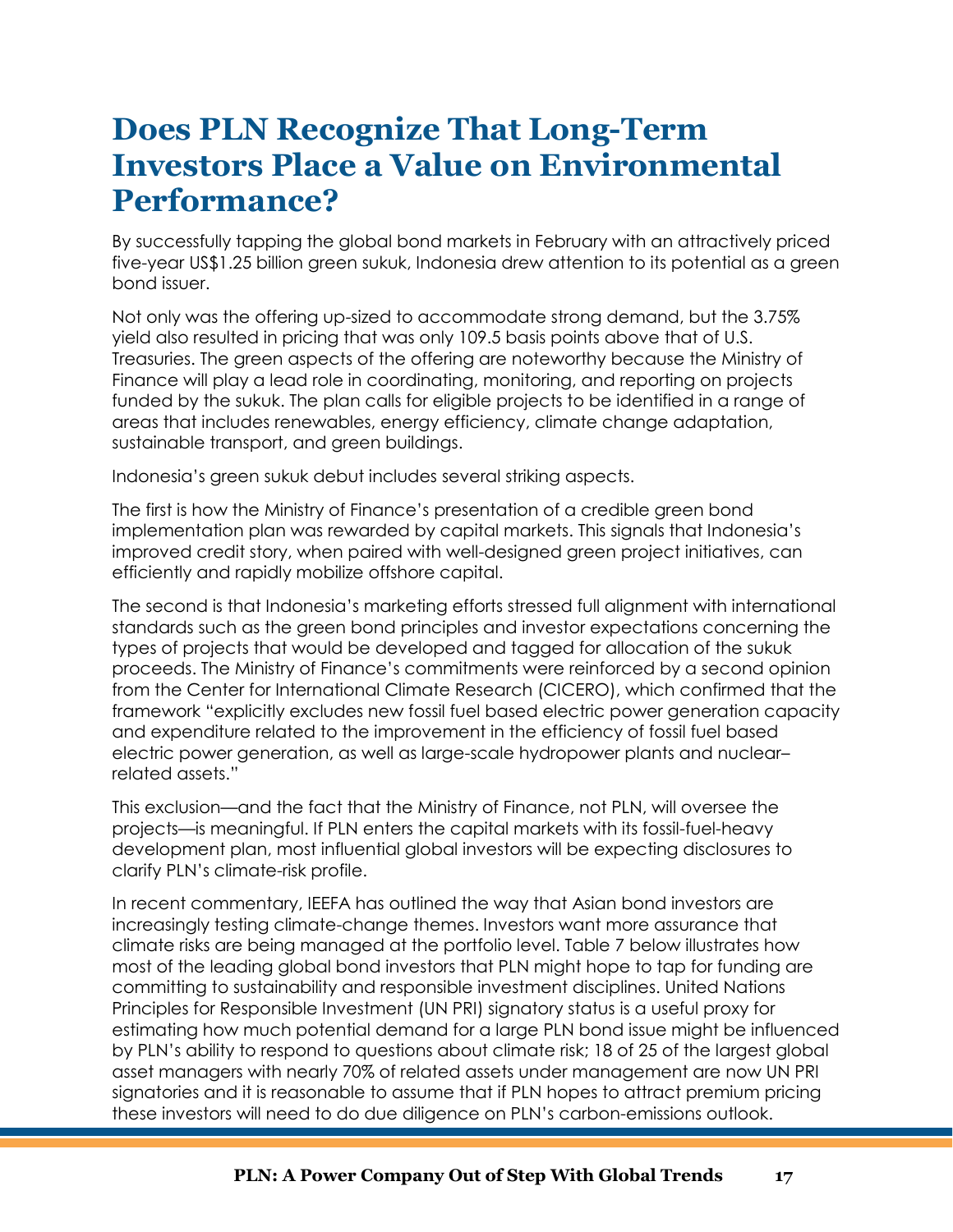| <b>Table 7</b>                                 |                |                                       |                            |                                   |              |  |  |  |  |
|------------------------------------------------|----------------|---------------------------------------|----------------------------|-----------------------------------|--------------|--|--|--|--|
|                                                |                | <b>IPE Top 25 Asset Managers 2017</b> |                            |                                   |              |  |  |  |  |
| <b>Company</b>                                 | Country        | Total AUM 2017                        | Total AUM 2016             | <b>UN PRI</b><br><b>Signatory</b> | 2017 PRI AUM |  |  |  |  |
|                                                |                | $31/12/16$ ( $\epsilon$ m)            | $31/12/15$ ( $\epsilon$ m) |                                   |              |  |  |  |  |
| <b>BlackRock</b>                               | US/UK          | 4,884,550                             | 4,398,439                  | $\checkmark$                      | 4,884,550    |  |  |  |  |
| Vanguard Asset Management                      | US/UK          | 3,727,455                             | 3,091,979                  |                                   |              |  |  |  |  |
| State Street Global Advisors                   | US/UK          | 2,340,323                             | 2,066,479                  | $\checkmark$                      | 2,340,323    |  |  |  |  |
| <b>Fidelity Investments</b>                    | <b>US</b>      | 2,129,650                             | 1,830,330                  | $\checkmark$                      | 2,129,650    |  |  |  |  |
| BNY Mellon Investment Management US/UK         |                | 1,518,420                             | 1.492.895                  |                                   |              |  |  |  |  |
| J.P. Morgan Asset Management                   | US/UK          | 1,479,125                             | 1,361,178                  |                                   |              |  |  |  |  |
| <b>PIMCO</b>                                   | US/Ger/UK      | 1,406,350                             | 1,321,158                  | $\checkmark$                      | 1,406,350    |  |  |  |  |
| <b>Capital Group</b>                           | US             | 1,401,780                             | 1,272,080                  | $\checkmark$                      | 1,401,780    |  |  |  |  |
| <b>Prudential Financial</b>                    | <b>US</b>      | 1,201,082                             | 1,089,737                  |                                   |              |  |  |  |  |
| Goldman Sachs Asset Management In US/UK        |                | 1,116,606                             | 996.651                    | $\checkmark$                      | 1,116,606    |  |  |  |  |
| Amundi                                         | France         | 1,082,700                             | 985,028                    | $\checkmark$                      | 1,082,700    |  |  |  |  |
| Legal & General Investment Mngt.               | <b>UK</b>      | 1,047,470                             | 1,012,389                  | $\checkmark$                      | 1,047,470    |  |  |  |  |
| Wellington Management International US         |                | 928,380                               | 853,274                    | $\checkmark$                      | 928,380      |  |  |  |  |
| Northern Trust Asset Management                | US/UK          | 893,575                               | 805,763                    | $\checkmark$                      | 893,575      |  |  |  |  |
| Nuveen                                         | US/UK          | 838,437                               |                            |                                   |              |  |  |  |  |
| Natixis Global Asset Management                | France/US      | 831,501                               | 801,128                    | $\checkmark$                      | 831,501      |  |  |  |  |
| Invesco                                        | US/UK          | 771,233                               | 714,070                    | $\checkmark$                      | 771,233      |  |  |  |  |
| T. Rowe Price                                  | US/UK          | 768,711                               | 702,479                    | $\checkmark$                      | 768,711      |  |  |  |  |
| Deutsche Asset Management                      | Germany        | 705.867                               | 777,091                    | $\checkmark$                      | 705,867      |  |  |  |  |
| <b>AXA Investment Managers</b>                 | France         | 699.628                               | 669,436                    | $\checkmark$                      | 699,628      |  |  |  |  |
| <b>Affiliated Managers Group</b>               | US             | 689,000                               | 578,310                    |                                   |              |  |  |  |  |
| Legg Mason                                     | US             | 685,993                               | 618,397                    |                                   |              |  |  |  |  |
| Franklin Templeton Investments                 | US/UK          | 684,270                               | 703,220                    | $\checkmark$                      | 684,270      |  |  |  |  |
| Sumitomo Mitsui Trust Holdings (SuMi TRI Japan |                | 659,180                               | 614,762                    | $\checkmark$                      | 659,180      |  |  |  |  |
| <b>UBS Asset Management</b>                    | Switzerland/UK | 612.754                               | 597,234                    | $\checkmark$                      | 612.754      |  |  |  |  |
| Total                                          |                | 33.104.040                            |                            | 18                                | 22,964,528   |  |  |  |  |

Source: UN PRI

PLN is not unfamiliar with environmental, social and governance (ESG) disclosure disciplines. The company has released an annual sustainability report since 2008 and now reports in accordance with the Global Reporting Initiative G4 standard. In 2016, PLN reported a 56% year-over-year increase in carbon emissions totaling 226,466,072 metric tons of CO2-equivalent emissions; the data does not clarify whether it includes IPP-related emissions or just those from PLN's own generation. In addition, PLN's statements concerning efforts to "suppress future CO2 emissions" sit in awkward contrast with the realities described in the 2018 RUPTL, which clearly state that PLN's development plan rests on a 26.8 GW increase in installed coal capacity. By 2027, coalfired units are expected to account for 46.5% of total installed capacity versus less than 3.1% for solar.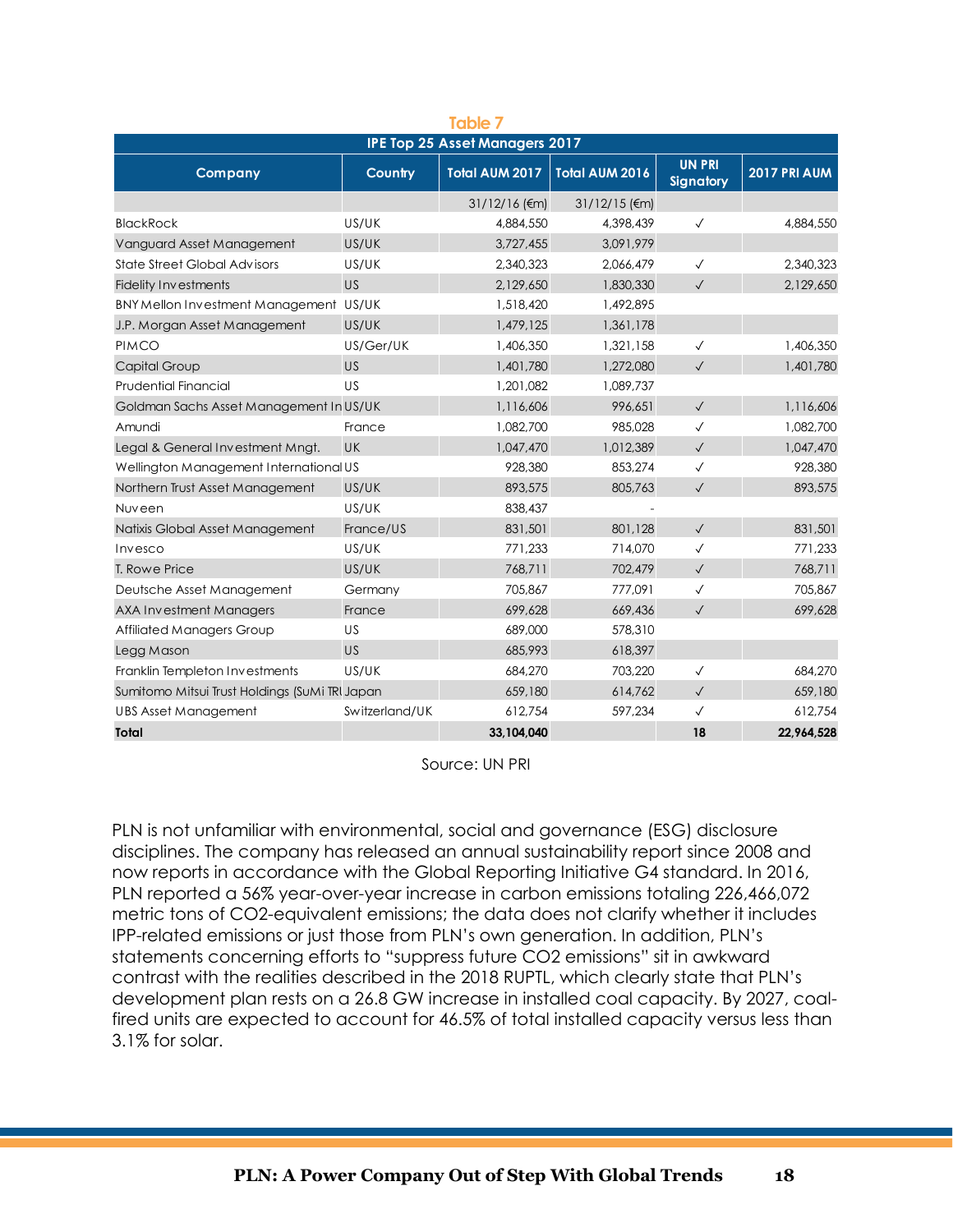In researching analytical tools used by climate-aware investors, PLN should note CICERO's goal "to avoid locking-in of emissions through careful infrastructure investments and moving toward low- or zero-emitting infrastructure in the long run."

Indeed, PLN would be wise to note that CICERO reserves a "brown" rating for "projects that are irrelevant or in opposition to the long-term vision of a low-carbon and climateresilient future."

| <b>Appendix</b>                                                |                                                |                      |                 |                  |                |        |                |                |  |
|----------------------------------------------------------------|------------------------------------------------|----------------------|-----------------|------------------|----------------|--------|----------------|----------------|--|
| <b>PLN Summary Financials</b>                                  | 2014                                           | 2015                 | 2016            | 2017             | 2014           | 2015   | 2016           | 2017           |  |
| <b>PLN Summary Income Statement</b>                            | <b>Rupiah Trillions</b><br><b>USD Billions</b> |                      |                 |                  |                |        |                |                |  |
| <b>Operating Revenues</b>                                      | 193.42                                         | 217.35               | 222.82          | 255.30           | 14.06          | 15.80  | 16.19          | 18.55          |  |
| <b>Total Operating Expenses</b>                                | 247.81                                         | 225.57               | 254.45          | 275.47           | 18.01          | 16.39  | 18.49          | 20.02          |  |
| <b>Purchased Electricity</b>                                   | 3.49                                           | 4.42                 | 59.73           | 72.43            | 0.25           | 0.32   | 4.34           | 5.26           |  |
| Operating Income/Loss                                          | (54.39)                                        | (8.23)               | (31.63)         | (20.18)          | (3.95)         | (0.60) | (2.30)         | (1.47)         |  |
| Government's Electricity Subsidy *                             | 99.30                                          | 56.55                | 58.04           | 45.74            | 7.22           | 4.11   | 4.22           | 3.32           |  |
| Operating Income After Subsidy                                 | 44.91                                          | 48.33                | 26.42           | 25.56            | 3.26           | 3.51   | 1.92           | 1.86           |  |
| Income for the Year                                            | 11.07                                          | 6.03                 | 8.15            | 4.43             | 0.80           | 0.44   | 0.59           | 0.32           |  |
|                                                                |                                                |                      |                 |                  |                |        |                |                |  |
| <b>PLN Summary Balance Sheet</b><br><b>Total Assets</b>        | 607.45                                         |                      | 1,272.18        | 1,334.96         | 44.15          | 95.52  | 92.45          | 97.02          |  |
|                                                                | 501.71                                         | 1,314.37<br>1,187.88 | 1,145.53        | 1,204.57         | 36.46          | 86.33  | 83.25          | 87.54          |  |
| Property, Plant, and Equipment                                 | 153.30                                         | 804.79               | 878.40          | 869.42           | 11.14          | 58.49  | 63.84          | 63.18          |  |
| <b>Total Equity</b><br><b>Total Liabilities</b>                | 454.14                                         | 509.58               | 393.78          | 465.54           | 33.00          | 37.03  | 28.62          | 33.83          |  |
|                                                                |                                                |                      |                 |                  |                |        |                |                |  |
| <b>PLN Cash Flow Summary</b><br>Cash From (Used in) Operations |                                                | 23.88                |                 | 28.57            |                | 1.74   |                | 2.08           |  |
|                                                                | (26.06)<br>101.82                              | 55.33                | (0.34)<br>49.57 | 50.60            | (1.89)<br>7.40 | 4.02   | (0.02)<br>3.60 | 3.68           |  |
| Government Subsidy Received<br><b>Interest Expense Paid</b>    |                                                |                      |                 |                  |                |        |                |                |  |
|                                                                | (35.38)<br>39.25                               | (37.71)              | (18.29)         | (17.89)<br>56.84 | (2.57)<br>2.85 | (2.74) | (1.33)         | (1.30)<br>4.13 |  |
| Net Cash From Operations                                       |                                                | 37.29                | 29.59           |                  |                | 2.71   | 2.15           |                |  |
| Acquisition of PPE                                             | (30.13)                                        | (36.37)              | (55.80)         | (85.21)          | (2.19)         | (2.64) | (4.06)         | (6.19)         |  |
| Net cash From Investing Activities                             | (30.40)                                        | (38.30)              | (54.80)         | (87.11)          | (2.21)         | (2.78) | (3.98)         | (6.33)         |  |
| Government Stock Subscription                                  |                                                | 5.00                 | 23.56           |                  |                | 0.36   | 1.71           |                |  |
| <b>Bank Loans -- Net</b>                                       | 4.30                                           | 5.49                 | 38.21           | 15.27            | 0.31           | 0.40   | 2.78           | 1.11           |  |
| Net Cash From (Used in) Financing                              | (7.25)                                         | (2.87)               | 43.60           | 30.61            | (0.53)         | (0.21) | 3.17           | 2.22           |  |
| Increase/Decrease in Cash                                      | 1.60                                           | (3.88)               | 18.38           | 0.35             | 0.12           | (0.28) | 1.34           | 0.03           |  |
| Yearend Cash and Equivalents                                   | 27.11                                          | 23.60                | 41.91           | 42.29            | 1.97           | 1.71   | 3.05           | 3.07           |  |
| Income, CF, and B/S Adjustments                                |                                                |                      |                 |                  |                |        |                |                |  |
| Income for the Year                                            | 11.07                                          | 6.03                 | 8.15            | 4.43             | 0.80           | 0.44   | 0.59           | 0.32           |  |
| Direct Gol Payments -- Annual Subsidy                          | 101.82                                         | 60.33                | 73.13           | 50.60            | 7.40           | 4.38   | 5.31           | 3.68           |  |
| Income (Loss) Before Tax (Without                              | (84.30)                                        | (72.47)              | (44.47)         | (41.31)          | (6.13)         | (5.27) | (3.23)         | (3.00)         |  |
| Yearend Cash and Equivalents                                   | 27.11                                          | 23.60                | 41.91           | 42.29            | 1.97           | 1.71   | 3.05           | 3.07           |  |
| Direct Gol Payments -- Equity Injection                        |                                                | 5.00                 | 23.56           |                  |                | 0.36   | 1.71           |                |  |
| Yearend Cash -- Ex-Annual Subsidy &                            | (74.70)                                        | (36.74)              | (31.22)         | (8.30)           | (5.43)         | (2.67) | (2.27)         | (0.60)         |  |
| <b>PLN Select Financial Ratios</b>                             |                                                |                      |                 |                  |                |        |                |                |  |
| Debt to Equity (%)                                             | 296.24                                         | 63.32                | 44.83           | 53.55            |                |        |                |                |  |
| <b>ROE</b> (%)                                                 | 7.48                                           | 1.26                 | 0.97            | 0.51             |                |        |                |                |  |
| <b>ROA (%)</b>                                                 | 2.60                                           | 0.63                 | 0.63            | 0.34             |                |        |                |                |  |
| <b>DSCR</b> (after subsidy)                                    | 1.25                                           | 1.21                 | 1.41            | 1.38             |                |        |                |                |  |
| Average Debt to EBITDA                                         | 6.63                                           | 6.54                 | 8.38            | 7.85             |                |        |                |                |  |

Source: PLN 2017 financials, IEEFA financial ratio calculations and adjustments. The RP:USD exchange rate of 13,760 for 30 March 2018 has been used above.